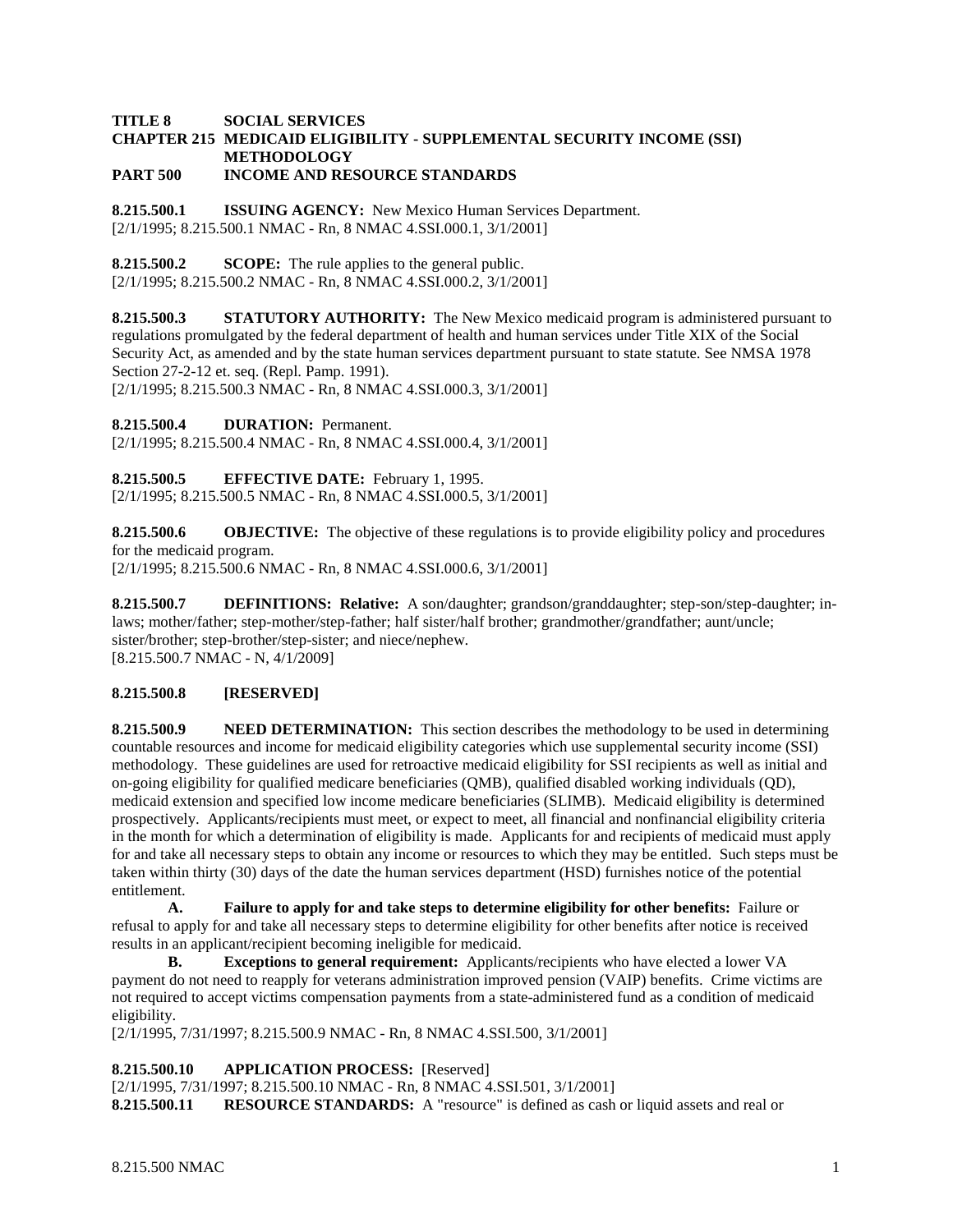personal property which is owned and can be used either directly, or by sale or conversion, for the applicant/recipient's support and maintenance. Resources may be liquid or non-liquid and may be excluded from the eligibility determination process under certain conditions. A liquid resource is an asset which can readily be converted to cash. A non-liquid resource is an asset or property which cannot readily be converted to cash.

**A. Resource determination:** The resource determination is made as of the first moment of the first day of the month of application. An applicant/recipient is ineligible for any month in which his/her countable resources exceed the allowable resource standard as of the first moment of the first day of the month. Changes in the amount of countable resources during a month do not affect eligibility or ineligibility for that month.

**B. Distinguishing between resources and income:** Resources must be distinguished from income to avoid counting a single asset twice. As a general rule, ownership of a resource precedes the current month while income is received in the current month. Income held by an applicant/recipient until the following month becomes a resource.

[2/1/1995, 7/31/1997; 8.215.500.11 NMAC - Rn, 8 NMAC 4.SSI.510, 3/1/2001; A, 4/1/2009]

**8.215.500.12 APPLICABLE RESOURCE STANDARDS:** The resource standard for medicaid extension as well as retroactive SSI medicaid eligibility determinations is \$2,000. See [Section QMB-510] 8.240.500.10 NMAC for resource standards applicable to QMB. See Section [QDS-510] 8.242.500.10 NMAC for standards applicable to the qualified disabled working individuals program. See Section [SMB-510] 8.245.500.10 NMAC for standards applicable to the SLIMB program.<br>A. Liquid resource

**A. Liquid resources:** The face value of liquid resources such as cash, savings or checking accounts is considered in determining medicaid eligibility. The countable value of resources such as securities, bonds, real estate contracts and promissory notes is based on their current fair market value.

**(1)** An applicant/recipient must provide verification of the value of all liquid resources. The resource value of a bank account is customarily verified by a statement from the bank showing the account balance as of the first moment of the first day of the month in question. If an applicant/recipient cannot provide this verification, the ISD worker sends a bank or postal savings clearance to the appropriate institution(s).

**(2)** If the applicant/recipient can demonstrate that a check was written and delivered to a payee but not cashed by the payee prior to the first moment of the first day of the month, the amount of that check is subtracted from the applicant/recipient's checking account balance to arrive at the amount to be considered a countable resource.

**B. Non-liquid resources:** The value of Non-liquid resources is computed at current fair market value. See below for discussion of equity value.

**(1) Real property:** If an applicant/recipient is the sole owner of real property other than a home and has the right to dispose of it, the entire equity value is included as a countable resource. If an applicant/recipient owns property with one or more individuals and the applicant/recipient has the right, authority or power to liquidate the property or his/her share of the property, it is considered a resource. If a property right cannot be liquidated, the property will not be considered a resource to the individual. The applicant/recipient must provide a copy of the legal document which indicates his/her interest in the property.

**(2) Vehicles:** One automobile is totally excluded regardless of value if it is used for transportation for the individual or a member of the individual's household. Any other automobiles are considered to be Non-liquid resources. Equity in the other automobiles is counted as a resource. Recreational vehicles and boats are considered household goods and personal effects rather than vehicles.

**(3) Household goods and personal effects:** Household goods and personal effects are considered countable resources if the items were acquired or are held for their value or are held as an investment. Such items can include but are not limited to: gems, jewelry that is not worn or held for family significance, or collectibles.

[2/1/1995, 7/31/1997; 8.215.500.12 NMAC - Rn, 8 NMAC 4.SSI.511, 3/1/2001; A, 1/1/2006; A/E, 2/1/2007; A, 4/1/2009; A, xx-xx-xx]

**8.215.500.13 COUNTABLE RESOURCES:** Before a resource can be considered countable, the three criteria listed below must be met.

**A. Ownership interest:** An applicant/recipient must have an ownership interest in a resource for it to be countable. The fact that an applicant/recipient has access to a resource, or has a legal right to use it, does not make it countable unless the applicant/recipient also has an ownership interest in it.

**B. Legal right to convert resource to cash:** An applicant/recipient must have the legal ability to spend the funds or to convert non-cash resources into cash.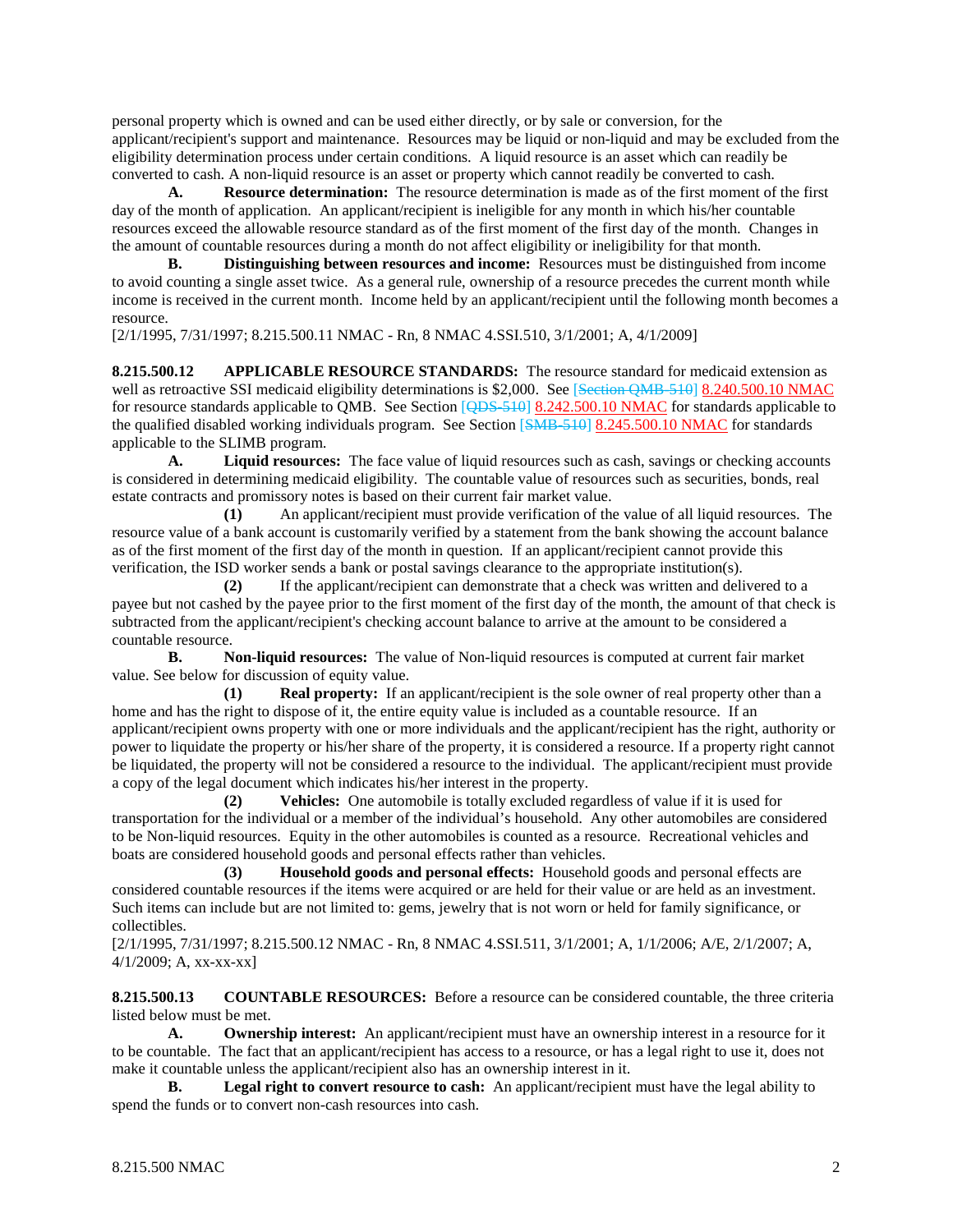**(1) Physical possession of resource:** The fact that an applicant/recipient does not have physical possession of a resource does not mean it is not his/her resource. If he/she has the legal ability to spend the funds or convert the resource to cash, the resource is considered countable. Physical possession of savings bonds is a legal requirement for cashing them.

**(2) Unrestricted use of resource:** An applicant/recipient is considered to have free access to the unrestricted use of a resource even if he/she can take those actions only through an agent, such as a representative payee or guardian.

**(3)** If there is a legal bar to the sale of a resource, the resource is not countable. If the coowner of real property can bring an action to partition and sell the property, his/her interest in the property is a countable resource.

**C. Legal ability to use a resource:** If a legal restriction exists which prevents the use of a resource for the applicant/recipient's own support and maintenance, the resource is not countable.

**D. Joint ownership of resources:** If an applicant/recipient owns either liquid or non-liquid resources jointly with others, he/she has 30 days from the date requested by the ISD worker to submit all documentation required to prove his/her claims regarding ownership of, access to, and legal ability to use the resource for personal support and maintenance. Failure to do so results in the presumption that the resource is countable and belongs to the applicant/recipient.

**(1) Jointly held property:** If jointly held property is identified during review of an active case, the ISD worker must:

**(a)** determine whether the property is a countable resource;

**(b)** determine whether the value of the jointly held property plus the value of other countable resources exceeds the allowable resource maximum;

**(c)** if the value of countable resources exceeds the allowable maximum, advance notice is furnished to the applicant/recipient of the intent to close the case and his/her right to verify claims regarding ownership of, access to and legal ability to use the property for personal support and maintenance;

**(d)** if the applicant/recipient fails to provide required information or respond within the advance notice period, the case is closed; and

**(e)** if, after expiration of the advance notice period but prior to the end of the month in which the advance notice expires, the applicant/recipient provides the required evidence to show the property is not a countable resource, or is countable in an amount which, when added to the value of other countable resources, does not exceed the maximum allowable limit, and eligibility continues to exist on all other factors, the case is reinstated for the next month.

**(2) Joint bank accounts:** If liquid resources are in a joint bank account of any type, the applicant/recipient's ownership interest, while the parties to the account are alive, is presumed to be proportionate to the applicant/recipient's contributions to the total resources on deposit.

**(a)** The applicant/recipient is presumed to own a proportionate share of the funds on deposit unless he/she presents clear and convincing evidence that the parties to the account intended the applicant/recipient to have a different ownership interest.

**(b)** To establish the applicant/recipient's ownership interest in a joint account, the following are required:

**(i)** statement by the applicant/recipient regarding contributions to the account; reasons for establishing the account; who owns the funds in the account; and any supporting documentation; plus

**(ii)** corroborating statements from the other account holder(s); if either the applicant/recipient or the other account holder is not capable of making a statement, the applicant/recipient or representative must obtain a statement from a third party who has knowledge of the circumstances surrounding the establishment of the joint account.

**(c)** Failure to provide required documentation within 30 days of the date requested by the ISD worker results in a determination that the entire account amount belongs to the applicant/recipient.

**(d)** If the existence of a jointly held bank account is identified during the review of an active case, the ISD worker requests evidence of ownership and accessibility. If the evidence is not furnished within 30 days of the request, the case is closed.

**E. Other countable resources:** Other liquid or non-liquid resources must be considered in the calculation of total countable resources. Under certain circumstances, the following non-liquid resources may be included in the calculation of countable resources:

**(1)** burial funds;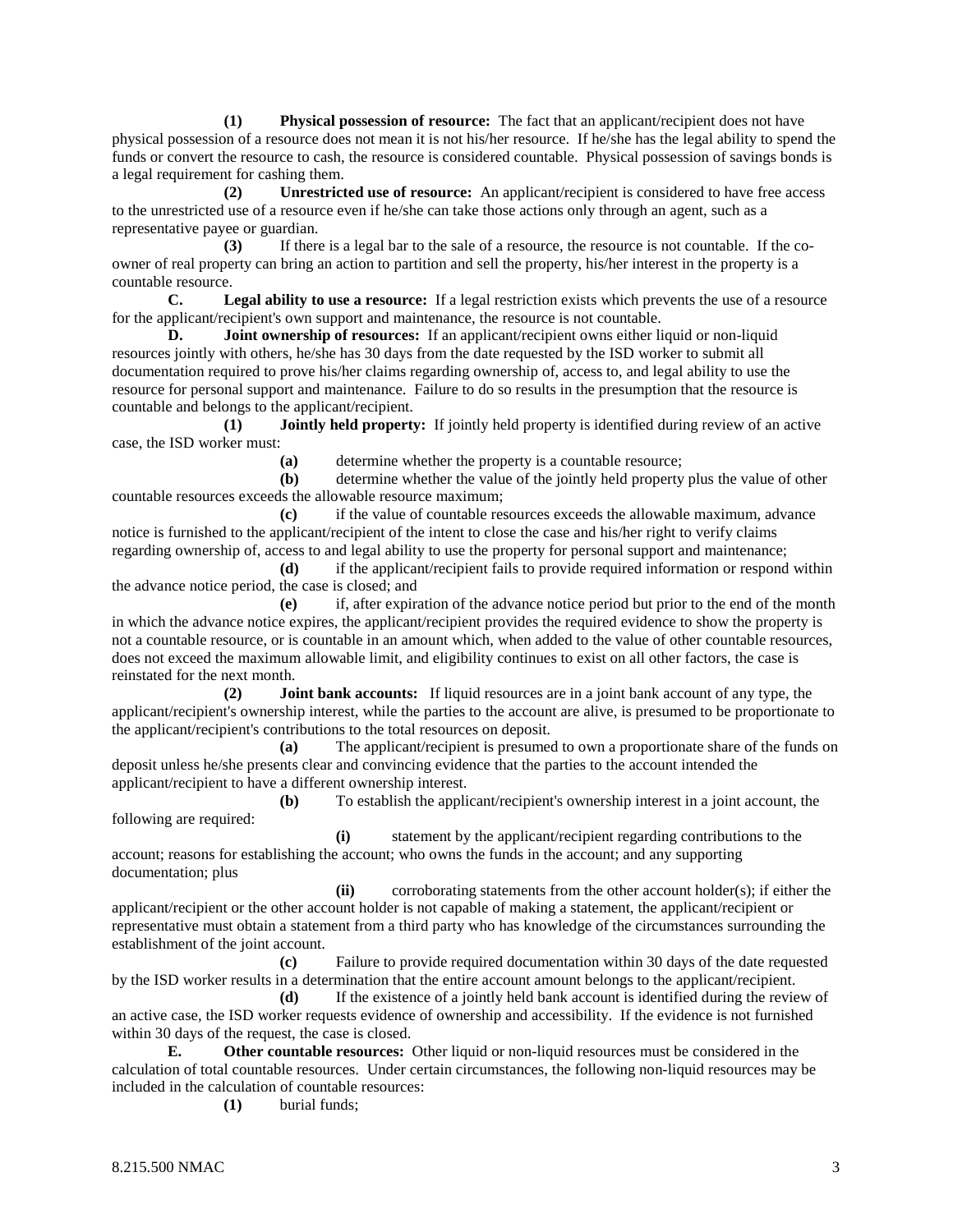- **(2)** burial spaces;
- **(3)** life estates;
- **(4)** life insurance and other insurance products;
- **(5)** income-producing property; and
- **(6)** other financial investment products.

**F. The home as a countable resource:** If the applicant/recipient or his/her representative states the applicant/recipient does not intend to return to the home and it is not the residence of the applicant/recipient's spouse or dependent relative, the home is considered a countable resource. If the applicant/recipient or his/her representative puts the home up for sale and it is not the primary residence of the applicant/recipient's spouse or a dependent relative, the home is considered a countable resource.

**G. Value of property:** The applicant/recipient must supply the ISD worker with written documentation regarding the fair market value of the property from a real estate agent, title company or mortgage insurance company in and familiar with the area in which the property is located in addition to any encumbrances against the property. The ISD worker determines the equity value of the property by subtracting the amount of the encumbrances from the fair market value of the property.

**H. ABLE ACT** –as Public Law 113-295, The Stephen Beck, Jr., Achieving a Better Life Experience Act (ABLE Act)- Enacted December 19, 2014. The ABLE Act shall establish state-run tax advantaged accounts for eligible individuals to use for disability related expenses. Tax-advantaged accounts allow an eligible individual to save and use the funds for disability-related expenses. An ABLE program has been established and maintained by the state. An eligible individual can open an ABLE account through the ABLE program in any state. **(1)** Under the ABLE act, individual eligibility is determined if the person is: **(a)** Entitled to benefits based on blindness or disability under Title II or Title XVI of the Social Security Act; or **(b)** Has a disability certification filed with the U.S. Secretary of the Treasury and a disability that began before age 26. **(2)** ABLE account balances and distributions are considered in determining eligibility for SSI. **(a)** Amounts over \$100,000 count toward the \$2,000 SSI resource limit. **(b)** If an ABLE account balance exceeds \$100,000 by an amount that causes the recipient to exceed the SSI resource limit the recipient is ineligible for SSI. **(c)** The Social Security Administration (SSA) will place such an ineligible individual into a special ABLE suspension period where: **(i)** The recipient's SSI benefits are suspended without time limit (as long as he or she remains otherwise eligible). The recipient will still be considered to be SSI eligible for the SSI Medical Assistance Program (MAP). **(iii)** After 12 months of suspension, eligibility is terminated and the person must reapply for benefits. **(iv)** If a person who does not meet other SSI eligibility criteria during a suspension period is ineligible for SSI during a suspension period he or she is also ineligible for the SSI MAP. **(3)** Section 529A(d)(4) of the act requires that the state electronically submit on a monthly basis to the Commissioner of Social Security statements on relevant distributions and account balances from all ABLE accounts. **(4)** Resource exclusions related to the ABLE ACT can be found at **8.215.500.14 (N) RESOURCE EXCLUSIONS. (5)** For how the ABLE ACT contributions treatment in regards to income please see **8.215.500.18 INCOME. (6)** For how the ABLE ACT distributions please see **8.215.500.20 D. UNEARNED INCOME EXCLUSIONS.**

[2/1/1995, 7/31/1997; 8.215.500.13 NMAC - Rn, 8 NMAC 4.SSI.512, 3/1/2001; A/E, 2/1/2007; A, 4/1/2009; A, xxxx-xx]

**8.215.500.14 RESOURCE EXCLUSIONS:** Some types of resources can be excluded from the calculation of countable resources if they meet the specific criteria listed below.

**A. Burial fund exclusion:** Up to \$1,500 can be excluded from the countable liquid resources of an applicant/recipient if designated as burial funds. An additional amount of up to \$1,500 can be excluded from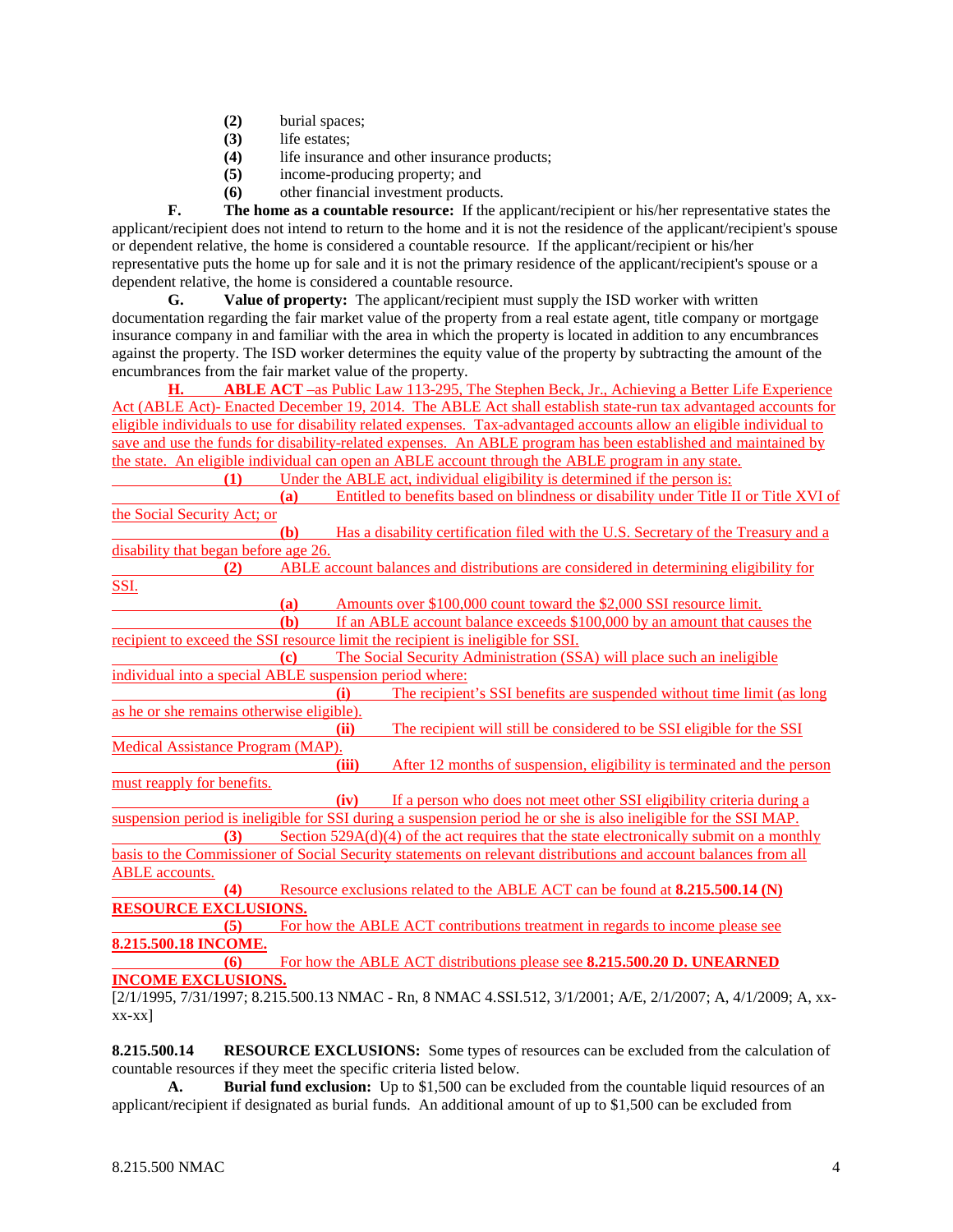countable liquid resources if designated as burial funds for the spouse of the applicant/recipient. The burial fund exclusion is separate from the burial space exclusion.

**(1) Retroactive designation of burial funds:** An applicant/recipient can retroactively designate funds for burial back to the first day of the month in which the applicant/recipient intended the funds to be set aside for burial. The applicant/recipient must sign a statement indicating the month the funds were set aside for burial.

**(2) Limit on exclusion:** An applicant/recipient can designate as much of his/her liquid resources as he/she wishes for burial purposes. However, only one burial fund allowance of up to \$1,500 each for the applicant/recipient and his/her spouse can be excluded from countable resources. A burial fund does not continue from one period of eligibility to another (i.e., across a period of ineligibility). For each new period of eligibility, any exclusion of burial funds must be developed as for an initial application.

**(3) Removal of designation:** An applicant/recipient cannot "undesignate" burial funds unless one of the following occurs:

**(a)** eligibility terminates;

**(b)** part, or all, of the funds can no longer be excluded because the applicant/recipient purchased excluded life insurance or an irrevocable burial contract which partially or totally offsets the available burial fund exclusion; or

> **(c)** the applicant/recipient uses the funds for another purpose. **(4) Reduction of burial fund exclusion:** The \$1,500 burial fund exclusion is reduced by the

following:

**(a)** the face value of excluded life insurance policies;

**(b)** assets held in irrevocable burial trusts; irrevocable means the value paid cannot be returned to the applicant/recipient;

**(c)** assets that are not burial space items held in irrevocable burial contracts;

**(d)** assets held in other irrevocable burial arrangements.

**(5) Interest from burial fund:** Interest derived from a burial fund is not considered a countable resource or income if all of the following conditions exist:

- **(a)** the original amount is excluded;
	- **(b)** the excluded burial fund is not commingled with non-excluded burial funds; and

**(c)** the interest earned remains with the excluded burial funds.

**(6) Commingling of burial funds:** Burial funds cannot be commingled with non-burial funds. If only part of the funds in an account is designated for burial, the burial fund exclusion cannot be applied until the funds designated for burial expenses are separated from the non-burial funds. Countable and excluded burial funds can be commingled.

**(7) Life insurance policy designated as burial fund:** An applicant/recipient can designate a life insurance policy as a burial fund at the time of application. The ISD worker must first analyze the rule according to Subsection H of 8.215.500.14.NMAC, *life insurance exclusion*, and following subsections.

**(8) Burial contracts:** If an applicant/recipient has a prepaid burial contract, the ISD worker determines whether it is revocable or irrevocable and whether it is paid for. Until all payments are made on a burial contract, the amounts paid are considered burial funds and no burial space exclusions apply. An applicant/recipient may have a burial contract which is funded by a life insurance policy. The life insurance may be either revocably or irrevocably assigned to a funeral director or mortuary. A revocable contract exists if the value can be returned to the applicant/recipient. An irrevocable contract exists when the value cannot be returned.

**(a)** If the contract or insurance policy assignment is revocable, the following apply.

**(i)** If the burial contract is funded by a life insurance policy, the policy is the resource which must be evaluated. The burial contract itself has no value. It exists only to explain the applicant/recipient's burial arrangements.

**(ii)** No exclusions can be made for burial space items because the applicant/recipient does not have a right to them if the contract is not paid for or the policy is not paid up.

**(b)** If the assignment is irrevocable, the life insurance or burial contract is not a countable resource because the applicant/recipient does not own it.

**(i)** The burial space exclusions can apply if the applicant/recipient has the right to the burial space items.

**(ii)** The value of the irrevocable burial arrangement is applied against the \$1,500 burial fund exclusion only if the applicant/recipient has other liquid resources to designate for burial.

**B. Burial space exclusion:** A burial space or an agreement which represents the purchase of a burial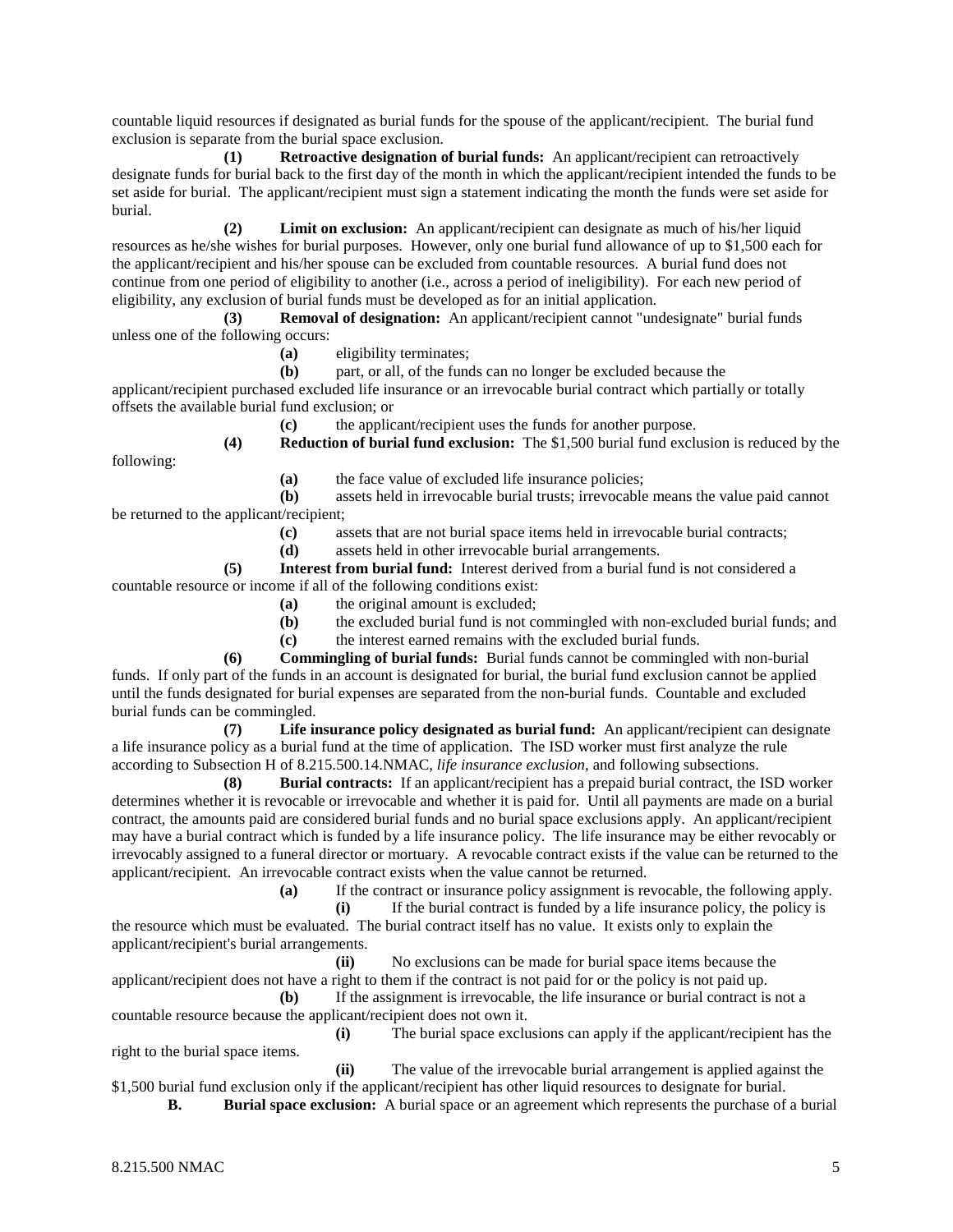space held for the burial of an applicant/recipient, his/her spouse, or any other member of his/her immediate family, is an excluded resource regardless of value. Interest and accruals on the value of a burial space are excluded from consideration as countable income or resources. When calculating the value of resources to be deemed to an applicant/recipient from his/her parent(s) or spouse, the value of spaces held by the parent(s)/spouse which are to be used for the burial of the applicant/recipient or any other member of the applicant/recipient's immediate family, including the deemer parent/spouse, must be excluded. The burial space exclusion is separate from, and in addition to, the burial fund exclusion.

**(1) Burial space definitions:** "Burial space" is defined as a(n) burial plot, gravesite, crypt, mausoleum, casket, urn, niche, or other repository customarily used for the deceased's bodily remains. A burial space also includes necessary and reasonable improvements or additions, such as vaults, headstones, markers, plaques, burial containers (e.g., caskets), arrangements for the opening and closing of a gravesite, and contracts for care and maintenance of the gravesite, sometimes referred to as endowment or perpetual care. Items that serve the same purpose are excluded once per individual, such as excluding a cemetery lot and a casket, but not a casket and an urn.

**(2) Burial space contract:** An agreement which represents the purchase of a burial space is defined as a contract with a burial provider for a burial space held for the eligible applicant/recipient or a member of his/her immediate family. Until all payments are made on the contract, the amounts paid are considered burial funds and no burial space exclusions apply. An eligible applicant/recipient's immediate family includes:

- (a) the spouse;<br>(b) natural or a
- natural or adoptive parents;
- **(c)** minor or adult children, including adoptive and stepchildren;
- **(d)** siblings, including adoptive and stepsiblings; and
- **(e)** spouse of any of the above relatives;

**(f)** if a relative's relationship to an applicant/recipient is by marriage only, the relationship ceases to exist upon the dissolution of the marriage.

**(3) Burial space "held" for an applicant/recipient:** A burial space is considered held for an applicant/recipient if:

**(a)** someone has title to or possesses a burial space intended for the use of the applicant/recipient or a member of his/her immediate family; or

**(b)** someone has a contract with a funeral service company for a specified burial space for the applicant/recipient or a member of his/her immediate family, such as an agreement which represents the individual's current right to the use of the items at the amount shown.

**(c)** until the purchase price is paid in full, a burial space is not considered "held for" an individual under an installment sales contract or similar device if:

- **(i)** the individual does not currently own the space;
- **(ii)** the individual does not currently have the right to use the space; and
- **(iii)** the seller is not currently obligated to provide the space.

**C. Life estate exclusion:** A life estate gives an applicant/recipient certain rights to real property. These rights determine how the resource is treated in determining eligibility for medicaid.

**(1) Possession:** An applicant/recipient has the right to live on the real property for the rest of his/her life. If it is his/her principal place of residence (home), the life estate is evaluated in accordance with Subsection E of 8.215.500.14.NMAC, *exclusions for real property and home*, and following subsections.

**(2) Use and profit:** An applicant/recipient has the right to use and obtain profit from the real property. If it is income producing property, such as a rental or farm, the life estate is evaluated as income producing property. See Subsection F of 8.215.500.14 NMAC, *income-producing property exclusion*, and following subsections.

**(3) Sale of the life estate interest:** An applicant/recipient has the right to sell his/her life estate interest. The value of this interest is less than the fair market value of the property and is similar to a lease because of the time frame involved. The value of the life estate is based on the age and life-expectancy of the applicant/recipient.

**(4) Valuation of life estates:** The "unisex life estate and remainder interest tables" are used to determine the value of a life estate. See 8.200.520.14 NMAC, *resource exclusions*. The value is computed by multiplying the current market value by the percentage reduction on the unisex table under the column for the applicant/recipient's age. If an applicant/recipient feels the value calculated based on this method is overstated, he/she can obtain a valuation of the life estate in the area for use as documentation of lesser value.

**(5) Legal documentation establishing life estate:** The legal document establishing a life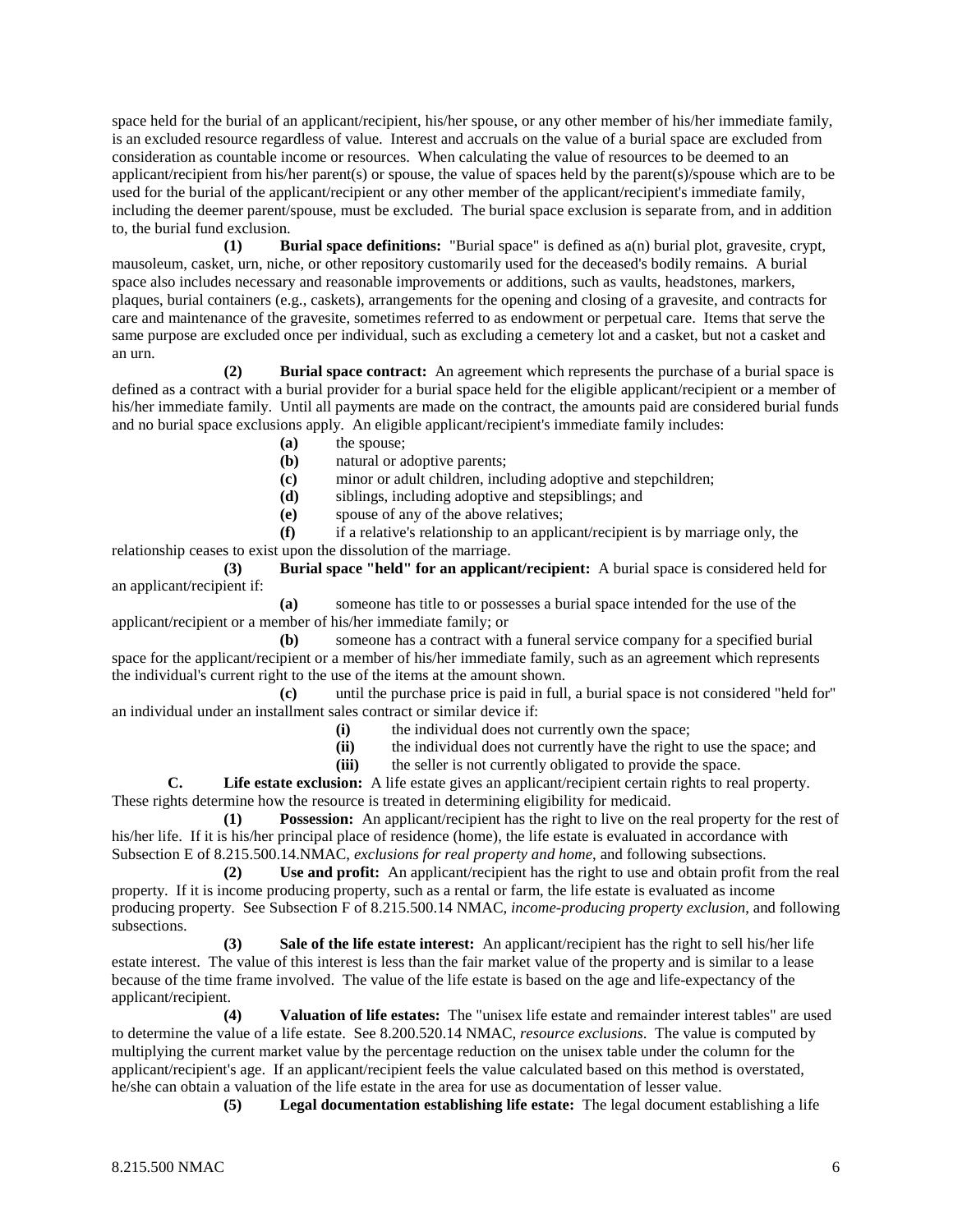estate may affect one or more of the rights discussed above. Joint ownership of a life estate may require the coowner's approval for sale. See 8.215.500.13 NMAC, *countable resources*, and following subsections for criteria to use in evaluating the count ability of the resource.

#### **D. Settlement exclusions:**

**(1)** Agent orange settlement payments made to veterans or their survivors are excluded from consideration as resources.

**(2)** Payments made under the Radiation Exposure Compensation Act are excluded from consideration as resources.

**(3)** Payments by the remembrance, responsibility and the future foundation to individual survivors forced into slave labor by the Nazis are excluded as resources.

**(4)** Payments received from a state-administered fund established to aid victims of crime are excluded for nine months, beginning the month after the month of receipt.

**E. Exclusions for real property and home:** A home is any shelter used by an applicant/recipient or his/her spouse as the principal place of residence. The home includes any buildings and contiguous land used in the operation of the home. A home is not considered a countable resource while in use by the applicant/recipient as his/her principal place of residence. The home continues to be excluded during periods when the applicant/recipient resides in an acute care or long term care medical facility if the applicant/recipient, or his/her representative, states that the applicant/recipient intends to return to the home. If the applicant/recipient or his/her representative states the applicant/recipient does not intend to return to the home but the home is the residence of the applicant/recipient's spouse or dependent relative, the home is an excluded resource. If the applicant/recipient or his/her representative puts the home up for sale and it is *not* the primary residence of the applicant/recipient's spouse or a dependent relative, the home is considered a countable resource.

**F. Income-producing property exclusion:** To be excluded from consideration as a countable resource, income-producing property that does not qualify as a bona fide business (e.g., rental property or mineral rights) must have an equity value of no more than \$6,000 and an annual rate of return of at least six percent of the equity value. See Subparagraph (b) of Paragraph (1) of Subsection F of 8.215.500.14 NMAC, *determination of rate of return*, below if the equity value exceeds \$6,000 but the rate of return is at least six percent annually. The \$6,000 and six percent limitation does not apply to property used in a trade or bona fide business, or to property used by an applicant/recipient as an employee which is essential to the applicant/recipient's self-support (e.g., tools used in employment as a mechanic, property owned or being purchased in conjunction with operating a business). Existence of a bona fide business can be established by documentation such as business tax returns.

**(1) Determination of rate of return:** To calculate the annual rate of return for income producing property when the \$6,000 and six percent limits apply, the previous year's income tax statement, or at least three months earnings is used to project the rate of return for the year.

**(a)** If the income is sporadic or has decreased from that needed to maintain a six percent rate of return for the coming year, the property is reevaluated at appropriate intervals.

**(b)** If the annual rate of return is at least six percent of the equity value but the equity exceeds \$6,000, only the excess equity is a countable resource.

**(c)** If the annual rate of return is less than six percent but the usual rate of return is more, the property is excluded as a countable resource if all of the following conditions are met:

**(i)** unforeseeable circumstances, such as a fire, cause a temporary reduction in the rate of return;

**(ii)** the previous year's rate of return, as documented by the income tax statement or several months receipts, is at least six percent; and

**(iii)** the property is expected to produce a rate of return of at least six percent six percent within 18 months of the end of the year in which the adverse circumstances occurred; the ISD worker records in the case narrative the plan of action which is expected to increase the rate of return.

**(d)** The ISD worker notifies the applicant/recipient in writing that the property is excluded based on its expected increase in return and that it will be reevaluated at the end of the 18 month grace period. When this period ends, the property must be producing an annual rate of at least six percent to continue to be excluded as a countable resource.

**(2) Types of income-producing property:** Income- producing property includes:

**(a)** a business, such as a farm or store, including necessary capital and operating assets such as land and buildings, inventory, or livestock; the property must be in current use or have been used with a reasonable expectation of resumed use within a year of its most recent use; the ISD worker must account for the cash actually required to operate the business; liquid business assets of any amount are excluded;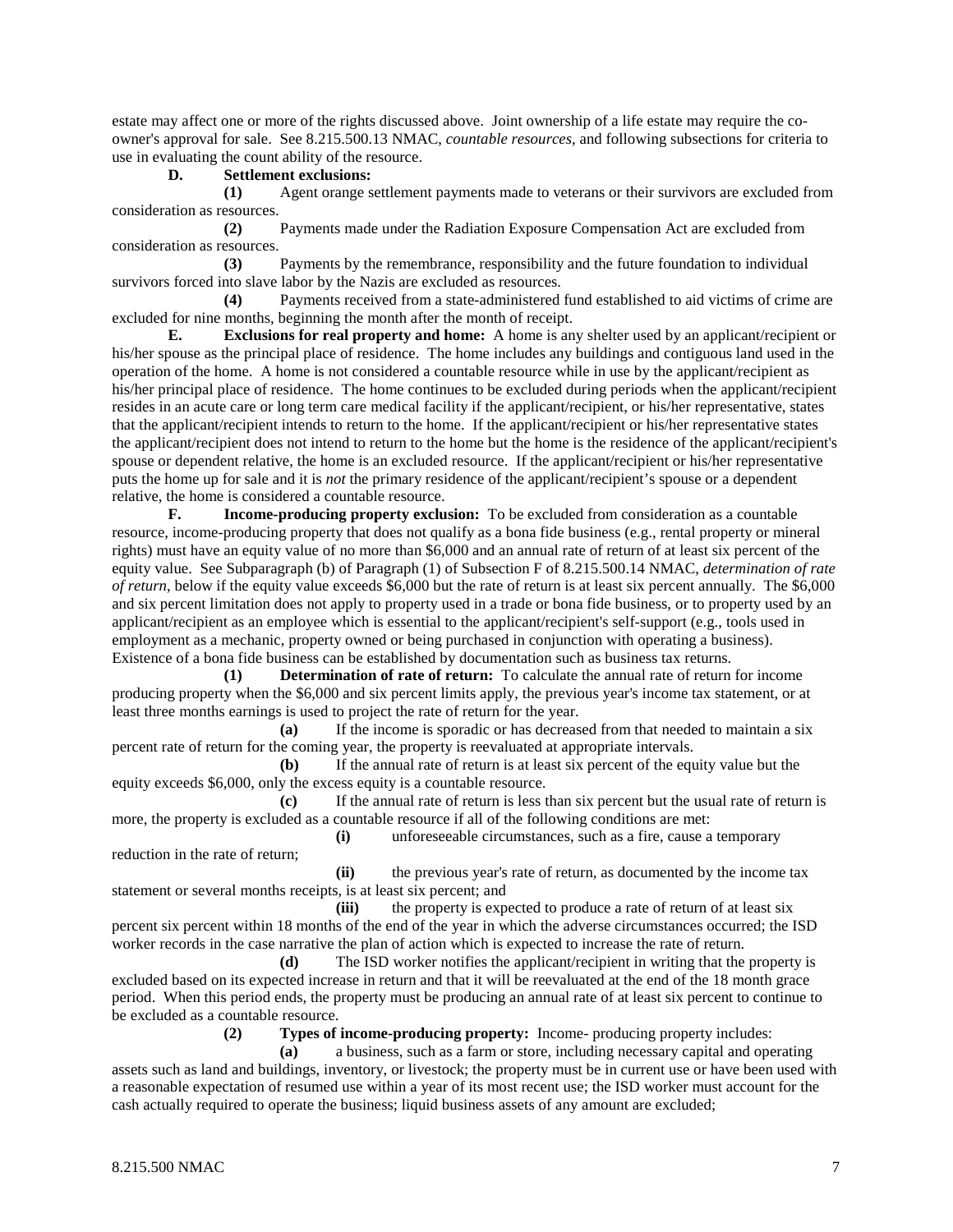**(b)** non-business property includes rental property, leased property, land leased for its mineral rights and property producing items for home consumption; property which produces items solely for home use is assumed to be producing an annual rate of return of at least six percent;

**(c)** employment-related property, such as tools or equipment; the applicant/recipient must provide a statement from his/her employer to establish that tools or equipment are required for continued employment; if the applicant/recipient is self-employed, only those tools normally required to perform the job adequately are excluded; the applicant/recipient must obtain a statement from someone in the same line of selfemployment to establish what is excludable.

**G. Vehicle exclusion:** The term "vehicle" includes any mode of transportation, such as a passenger car, truck or special vehicle. Included in this definition are vehicles which are unregistered, inoperable, or in need of repair. Vehicles used solely for purposes other than transportation, such as disassembly to resell parts, racing, or as an antique are not included in this definition. Recreational vehicles and boats are classified as personal effects and are evaluated under the household goods and personal effects exclusion. One vehicle is totally excluded regardless of value if it is used for transportation for the individual or a member of the individual's household. Any other automobiles are considered to be Non-liquid resources. Equity in the other automobiles is counted as a resource.

**H. Life insurance exclusion:** The value of life insurance policies is not considered a countable resource if the total cumulative face value of all policies owned by the applicant/recipient does not exceed \$1,500. A policy is considered to be "owned" by the applicant/recipient if the applicant/recipient is the only one who can surrender the policy for cash.

**(1) Consideration of burial insurance and term insurance:** Burial insurance and term insurance are not considered when computing the cumulative face value because this insurance is redeemable only upon death.

**(2) Calculation when value exceeds limit:** If the total cumulative face value of all countable life insurance policies owned by the applicant/recipient exceeds \$1,500, the ISD worker:

**(a)** verifies the total cash surrender value of all policies and considers the total amount a countable resource; and

**(b)** informs the applicant/recipient that the insurance policies can be converted to term insurance or ordinary life insurance of lower face value at his/her option, if the cash surrender value, alone or in combination with other countable resources, exceeds the resource standard.

**I. Produce for home consumption exclusion:** The value of produce for home consumption is totally excluded.

**J. Exclusion of settlement payments from the department of housing and urban development:** Payments from the department of housing and urban development (HUD) as defined in *Underwood v. Harris* are excluded as income and resources. These one-time payments were made in the spring of 1980 to certain eligible tenants of subsidized housing [Section 236 of the National Housing Act].

**(1) Segregation of payment:** To be excluded as a resource, payments retained by an applicant/recipient must be kept separate. These payments must not be combined with any other countable resources.

**(2) Income from segregated funds:** Interest or dividend income received from segregated payment funds is not excluded from income, or, if retained, is not an excluded resource. This interest or dividend income must be kept separate from excludable payment funds.

**K. Lump sum payments exclusion:** SSI and social security lump sum payments for retroactive periods are excluded as countable resources for nine months after the month in which they are received. See Paragraph (4) of Subsection A of 8.215.500.16 NMAC, *treatment of SSI or social security lump sum payments*, for policy regarding SSI and social security lump sums which are placed into the ownership of a medicaid qualifying trust. Social security lump sum payments are considered infrequent income.

**L. Home replacement exclusion:** The value of a promissory note or similar installment sales contract which constitutes proceeds from the sale of an excluded home is excluded from countable resources if all of the following conditions are met:

**(1)** the note results from the sale of the applicant/recipient's home as described in Subsection E of 8.215.500.14 NMAC, *exclusion for real property and home*, and following subsections;

**(2)** within three months of receipt (execution) of the note, the applicant/recipient purchases a replacement home which meets the definition of a home in Subsection E of 8.215.500.14 NMAC, *exclusion for real property and home*, and following subsections; and

**(3)** all note-generated proceeds are reinvested in the replacement home within three months of receipt.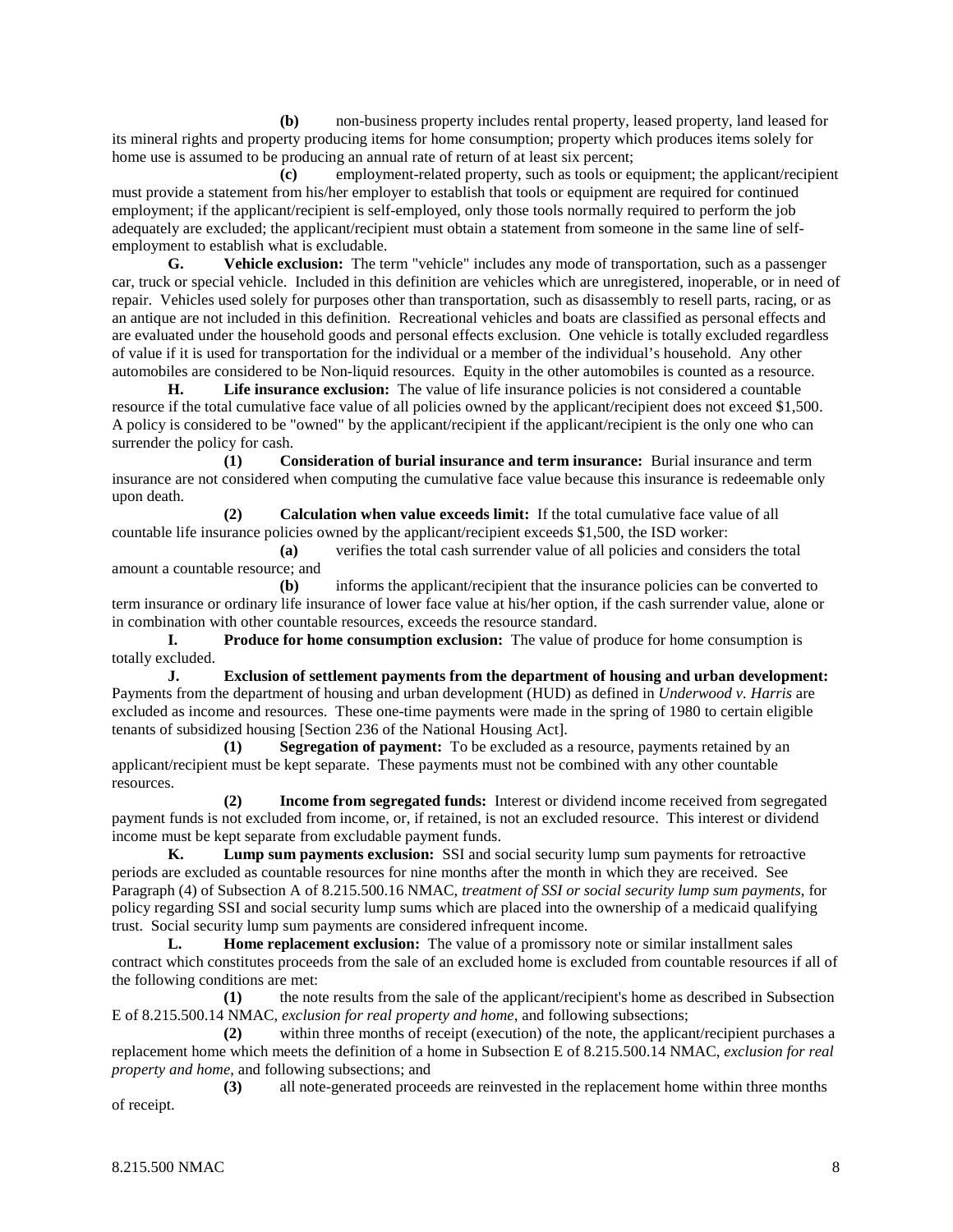**(4) Additional exclusions:** In addition to excluding the value of the note itself, the down payment received from the sale of the former home, as well as that portion of any installment amount constituting payment on the principal are also excluded from countable resources.

**(5) Failure to purchase another excluded home timely:** If the applicant/recipient does not purchase another home which can be excluded under the provisions of Subsection E of 8.215.500.14 NMAC, *exclusions for real property and home*, and following subsections within three months, the value of the promissory note or similar installment sales contract received from the sale of an excluded home becomes a countable resource as of the first moment of the first day of the month following the month the note is executed. If the applicant/recipient purchases a replacement home after the expiration of the three month period, the value of the promissory note or similar installment sales contract becomes an excluded resource effective the month following the month of purchase of the replacement home provided that all other proceeds are fully and timely reinvested.

**(6) Failure to reinvest proceeds timely:** If the proceeds from the sale of an excluded home under a promissory note or similar installment sales contract are not reinvested fully within three months of receipt in a replacement home, the following resources become countable as of the first moment of the first day of the month following receipt of the payment:

**(a)** the fair market value of the note;

reinvested; and

**(b)** the portion of the proceeds, retained by the individual, which was not timely

**(c)** the fair market value of the note remains a countable resource until the first moment of the first day of the month following the receipt of proceeds that are fully and timely reinvested in the replacement home; failure to reinvest proceeds for a period of time does not permanently preclude exclusion of the promissory note or installment sales contract; however, previously received proceeds that were not timely reinvested remain countable resources to the extent they are retained.

**(7) Interest payments:** If interest is received as part of an installment payment resulting from the sale of an excluded home under a promissory note or similar installment sales contract, the interest payments are considered countable unearned income in accordance with Paragraph (3) of Subsection C of 8.215.500.20 NMAC, *interest on promissory note or sales contract*.

**(8) When the home replacement exclusion does not apply:** If the home replacement exclusion does not apply, the market value of a promissory note or sales contract as well as the portion of the payment received on the principal are considered countable resources.

**M. Household goods and personal effects exclusion:** Household goods and personal effects are excluded if they meet one of the following four criteria. They are:

**(1)** items of personal property, found in or near the home, which are used on a regular basis; items may include but are not limited to: furniture, appliances, recreational vehicles (i.e. boats and RVs), electronic equipment (i.e. computers and television sets), and carpeting;

**(2)** items needed by the householder for maintenance, use and occupancy of the premises as a home; items may include but are not limited to: cooking and eating utensils, dishes, appliances, tools, and furniture.

**(3)** items of personal property ordinarily worn or carried by the individual; items may include but are not limited to: clothing, shoes, bags, luggage, personal jewelry including wedding and engagement rings, and personal care items;

**(4)** items otherwise having an intimate relation to the individual; items may include but are not limited to: prosthetic devices, educational or recreational items such as books or musical instruments, items of cultural or religious significance to an individual; or items required because of an individual's impairment.

|                   |     | <b>ABLE ACT EXCLUSIONS</b>                                                                 |  |  |  |
|-------------------|-----|--------------------------------------------------------------------------------------------|--|--|--|
|                   | (1) | <b>For Most Federal Means-Tested Programs:</b>                                             |  |  |  |
|                   | (a) | ABLE account balances are excluded.                                                        |  |  |  |
|                   | (b) | Limitation is the maximum amount that can be contributed under a state plan.               |  |  |  |
|                   | (2) | <b>For the SSI Program:</b>                                                                |  |  |  |
|                   | (a) | ABLE account balances are excluded up to \$100,000.                                        |  |  |  |
|                   | (b) | Amounts over \$100,000 count toward the \$2,000 SSI resource limit.                        |  |  |  |
|                   | (c) | If an ABLE account balance exceeds \$100,000 by an amount that causes the                  |  |  |  |
|                   |     | recipient to exceed the SSI resource limit the recipient is ineligible for SSI.            |  |  |  |
| $\mathbf{\Omega}$ |     | <b>INIDEX NUMBER CARDINAL IN 11. I.L.</b> (07.450.6), and also also that it is (02.104.4). |  |  |  |

**O**. **INDIAN PER CAPITA:** Public Law 97-458 (section 4) Amended Public Law 93-134, the Judgement Award Authorization Act, to require the exclusion of per capita payments under the Indian Judgement Fund Act of \$2,000 or less. Initial purchases made with exempt payments distributed between January 1, 1982 and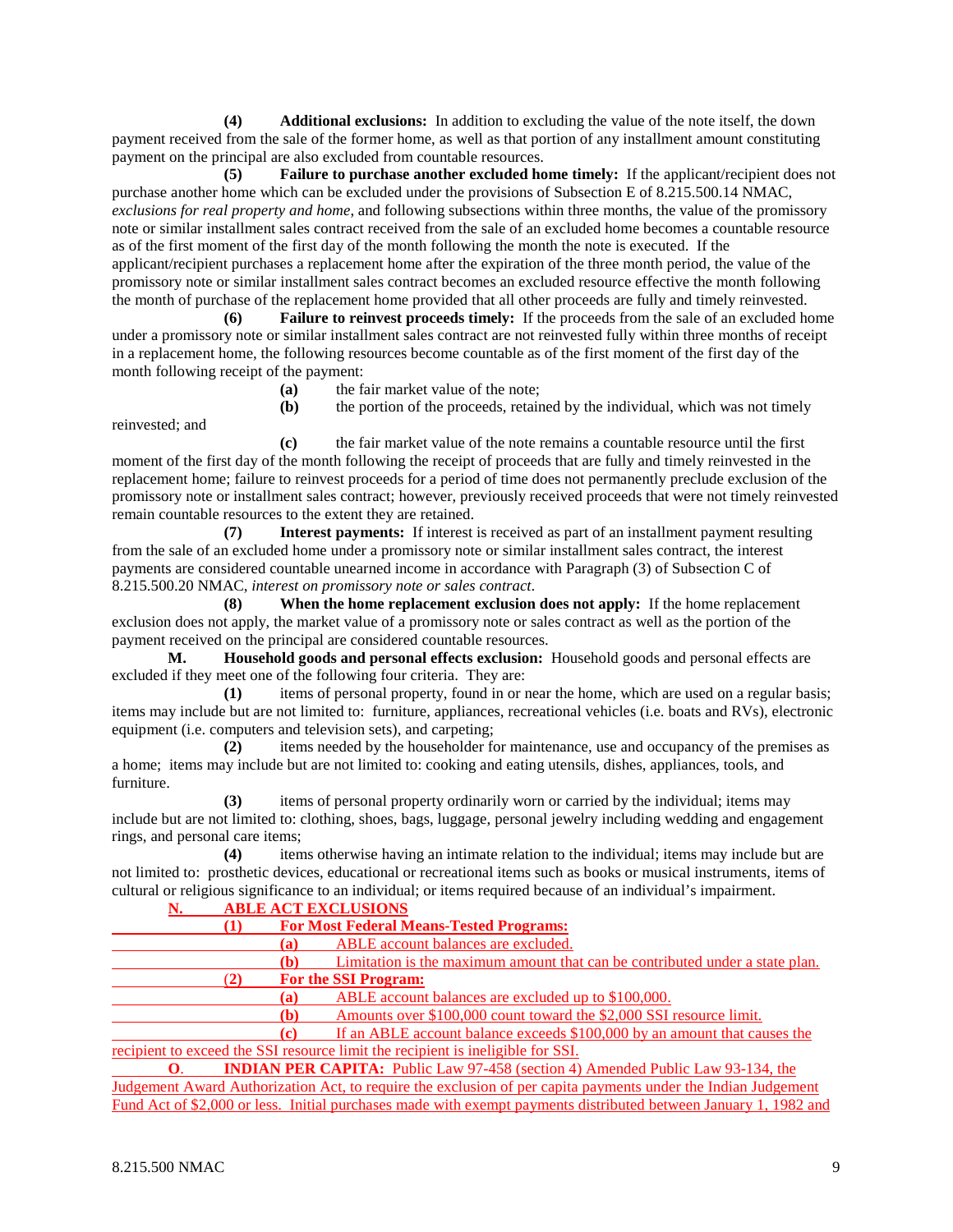January 12, 1983, are excluded from resources to the extent that excluded funds were used.

[2/1/1995, 7/31/1997; 8.215.500.14 NMAC - Rn, 8 NMAC 4.SSI.513, 3/1/2001; A, 5/1/2001; A, 7/1/2005; A, 1/1/2006; A, 4/1/2009; A, xx-xx-xx]

#### **8.215.500.15 ASSET TRANSFERS:**

**A. Transfers of assets for less than fair market value** by SSI applicants/recipients are considered only if/when an applicant/recipient becomes institutionalized. For medicaid categories using SSI resource determination methodology, transfers by non-institutionalized applicants/recipients are not considered a factor of eligibility.

**B. Transfer of resources by an SSI recipient:** An institutionalized SSI applicant/recipient who transfers resources without fair return may become ineligible for medicaid coverage of nursing home care for a specified period of time. See 8.281.500.14 NMAC and following subsections for information on resource transfer policies and penalties applicable to institutionalized applicants/recipients. [2/1/1995, 7/31/1997; 8.215.500.15 NMAC - Rn, 8 NMAC 4.SSI.515, 3/1/2001]

**8.215.500.16 TRUSTS:** In some instances, an applicant/recipient with a trust can be eligible for SSI cash benefits but not be automatically eligible for medicaid. If the social security administration (SSA) determines that an SSI recipient has a trust, SSI notifies the human services department (HSD) of the existence of the trust. The recipient is then notified that the trust document must be submitted to and reviewed by HSD before medicaid eligibility is determined.

**A. Medicaid qualifying trusts:** A "medicaid-qualifying trust" (MQT) is a trust or similar legal device established prior to August 11, 1993, other than by will, by an applicant/recipient or spouse, under which the applicant/recipient may be the beneficiary of all or part of the payments from the trust. The distribution of trust payments is determined by one or more trustees who are permitted to exercise discretion with respect to the distribution of payments to the applicant/recipient. When the use of an attorney is solicited to establish a trust, the beneficiary of that trust is not exempt from the requirements of MQT provisions. Legal instruments such as trusts are almost always drafted by an attorney. It is the grantor him/herself who actually establishes of creates the trust when he/she signs or executes it.

**(1) Amount deemed available from an MQT:** The amount from an MQT that is deemed available to an applicant/recipient is the maximum amount that could be distributed to the applicant/ recipient, or for the care of the applicant/ recipient, regardless of restrictions imposed by the trust on the allowable use of the funds. If, for example, the trustee can make payments to a health care provider for medical services, the applicant/recipient beneficiary is considered to be receiving benefits from the trust even though these benefits are not paid directly to the beneficiary. This provision applies regardless of whether the MQT was set up for the purpose of qualifying for medicaid or whether the trust is irrevocable.

**(2) Revocable trusts:** Revocable trusts that limit access to the assets held in trust must be dissolved and the assets spent down before eligibility can be established.

**(3) Beneficiary of trust lives in an ICF-MR:** If the beneficiary of a trust is an applicant/recipient who is mentally retarded and resides in an intermediate care facility for the mentally retarded (ICF-MR), that applicant/recipient's trust is not considered an MQT if the trust or trust decree was established prior to April 7, 1986, and is solely for the benefit of that applicant/recipient.

**(4) Treatment of SSI or social security lump sum payments:** SSI or social security lump sum payments for retroactive periods which are placed into an MQT do not qualify for the nine month exclusion from countable resources.

**B. Trusts creating medicaid eligibility: [Reserved]** [2/1/1995, 7/31/1997; 8.215.500.16 NMAC - Rn, 8 NMAC 4.SSI.517, 3/1/2001; A, 4/1/2009]

## **8.215.500.17 DEEMING RESOURCES:**

**A. Deeming resources when an applicant/recipient lives with an ineligible spouse:** If an eligible noninstitutionalized applicant/recipient lives in the same household with an ineligible spouse, the resources of the ineligible spouse are considered to belong to the applicant/recipient. The resource standard for a couple applies.

**B. Deeming resources for minor applicant living with ineligible parent(s):** If an applicant/recipient is a minor under eighteen (18) years of age, the resources of the parent(s) are deemed to the applicant/recipient if the parent(s) live in the same household.

**(1) Computing deemed resources:** To determine the amount of resources deemed to an applicant/recipient who is a minor, the following computation is made: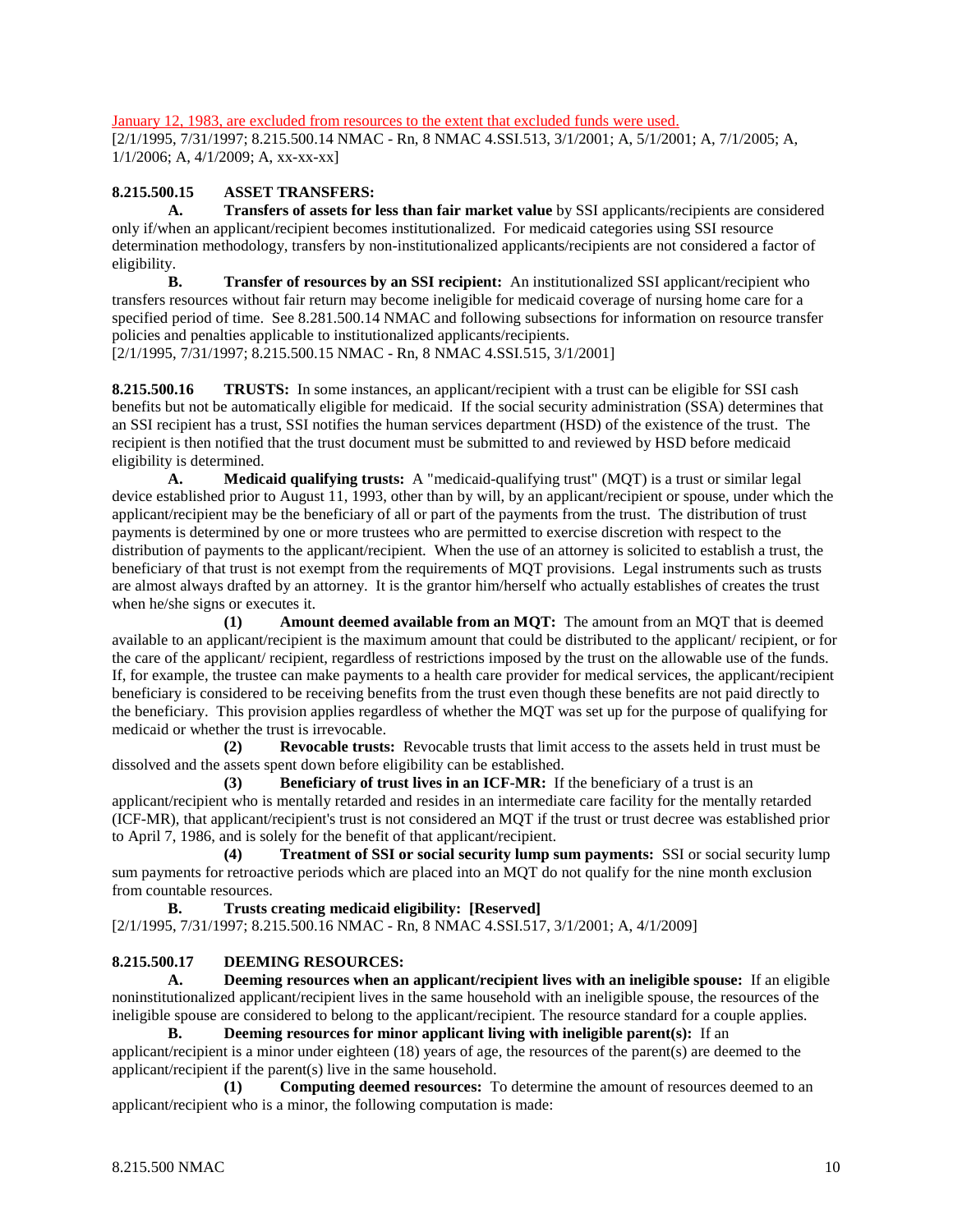- **(a)** determine the parent(s) resources;
- **(b)** allow the parent(s) all the resource exclusions that an applicant/recipient

receives; and

**(c)** remaining resources in excess of \$2,000 for one parent or \$3,000 for two (2) parents are deemed to the eligible minor.

**(2) Computing countable resources:** The deemed resources are added to the applicant/recipient's own countable resources. The minor applicant/recipient is eligible if countable resources do not exceed resource standards.

[2/1/1995, 7/31/1997; 8.215.500.17 NMAC - Rn, 8 NMAC 4.SSI.519, 3/1/2001]

# **8.215.500.18 INCOME:**

**A.** An applicant/recipient's gross countable monthly income must be less than the maximum allowable monthly standard for the applicable medicaid category. Income may be in the form of cash, checks, money orders, or in-kind, including personal property or food. If income is not received in the form of cash, the cash value of the item is determined and counted as income. Income is counted in the month received. Income is considered available throughout the month, regardless of when in the month it is received. The ISD worker verifies and documents all income.

**B. Types of income:** Countable income is the sum of unearned income or earned income, less disregards or exclusions, plus deemed income.

**(1) Earned income:** Earned income consists of the total gross income received by an individual for services performed as an employee or as a result of self-employment.

**(a)** Royalties earned in connection with the publication of the applicant/recipient's work and any honorarium/fees received for services rendered are considered earned income.

**(b)** The self-employed applicant/recipient must provide an estimate of his/her current income based on the tax return filed for the previous year or current records maintained in the regular course of business. The estimate of net earnings for the entire previous taxable year is prorated equally among all months of the current year, even if the business is seasonal.

**(i)** Consideration is given to the applicant/recipient's explanation as to why he/she believes the estimated net earnings for the current year vary substantially from the information shown on his/her tax return for past years.

**(ii)** A satisfactory explanation is that the business suffered heavy loss or damage from fire, flood, burglary, serious illness or disability of the owner, or other such catastrophic events. Documentation must include copies of newspaper accounts or medical reports and must be filed in the case record to substantiate the need for a reduced estimate of current self-employment income.

**(2) Unearned income:** Unearned income consists of all other income (minus exclusions and disregards) that is not earned in the course of employment or self-employment.

**(3) Deemed income:** Deemed income is income which must be considered available to the assistance unit and counted in determining eligibility whether or not the income is actually made available. For household member(s) who are not members of the assistance unit but who have a support obligation to the assistance unit, income can only be deemed from a parent to his/her minor child(ren) who live in the same household and from one spouse to the other when both live in the same household.

# **C. CONTRIBUTIONS TO THE ABLE ACCOUNT:**

| (1)                                            |             | Contributions from any source to an ABLE account are not considered income to an SSI                  |  |  |
|------------------------------------------------|-------------|-------------------------------------------------------------------------------------------------------|--|--|
| recipient.                                     |             |                                                                                                       |  |  |
| (2)                                            | However:    |                                                                                                       |  |  |
|                                                | (a)         | An SSI recipient's earnings contributed to an ABLE account are still considered                       |  |  |
| wages and counted (even if payroll deduction). |             |                                                                                                       |  |  |
|                                                | (b)         | Gifts to an SSI recipient to be deposited into an ABLE account are considered as                      |  |  |
| income.                                        |             |                                                                                                       |  |  |
|                                                | $\mathbf c$ | Gifts made directly into an ABLE account are not income.                                              |  |  |
|                                                |             | $[2/1/1995, 7/31/1997; 8.215.500.18 NMAC - Rn, 8 NMAC 4.SSI.520, 3/1/2001; A, 4/1/2009; A, xx-xx-xx]$ |  |  |

**8.215.500.19 INCOME STANDARDS:** See 8.200.520 NMAC and following subsections for income standards applicable to the SSI-related medicaid categories.

**A. Income exclusions:** Income exclusions are applied before income disregards. Exclusions are applied in determining eligibility whether the income belongs to the applicant/recipient or to an individual from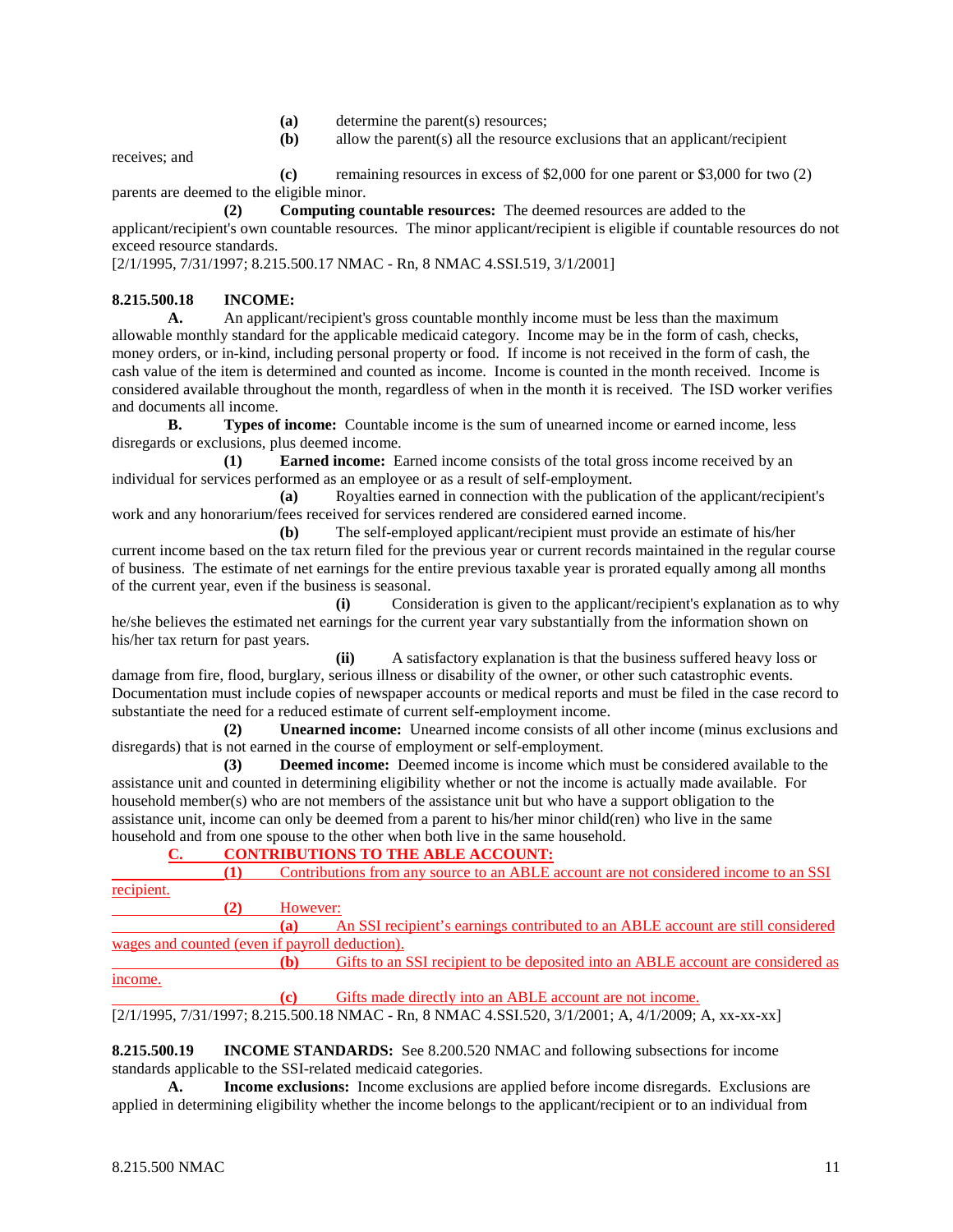whom income is deemed.

**B. Infrequent or irregular income:** Exclude the first \$30 per calendar quarter of earned income; and the first \$60 per calendar quarter of unearned income. The following definitions apply.

**(1)** "Irregular income" is income received on an unscheduled or unpredictable basis.

**(2)** "Infrequent income" is income received only once during a calendar quarter from a single source and includes:

**(a)** proceeds of life insurance policies;

**(b)** prizes and awards;

- **(c)** gifts;
- **(d)** support and alimony;
- **(e)** inheritances;
- **(f)** interest per account, and royalties;
- **(g)** one-time lump sum payments, such as social security or retroactive SSI.

**(3)** "Frequency" is evaluated for the calendar quarter (i.e., January - March, April - June, July - September, October - December) but the dollar amount is considered in the month received.

**C. Foster care:** Foster care payments are totally excluded if:

**(1)** the foster child is not eligible for SSI; and

**(2)** the child was placed in the applicant/recipient's home by a public or private nonprofit child placement or child care agency.

**D. Domestic volunteer services exclusions:** Payments to volunteers under domestic volunteer services (ACTION) programs are excluded from consideration as income in the eligibility determination process. These programs include the following:<br>(1) volunteers in

- volunteers in service to America (VISTA);
- **(2)** university year for action (UYA);
- (3) special demonstration and volunteer programs;<br>(4) retired senior volunteer program (RSVP):
- retired senior volunteer program (RSVP);
- **(5)** foster grandparent program;
- **(6)** senior companion program.

**E. Census bureau employment:** Wages paid by the census bureau for temporary employment related to the census are excluded from consideration as income in the eligibility determination process. [2/1/1995, 7/31/1997; 8.215.500.19 NMAC - Rn, 8 NMAC 4.SSI.521 & A, 3/1/2001; A, 7/1/2005]

## **8.215.500.20 UNEARNED INCOME:**

**A.** Unearned income includes all income not earned in the course of employment or self-employment.<br>**B.** Income paid to one spouse is considered the income of that spouse. One-half the total income **B.** Income paid to one spouse is considered the income of that spouse. One-half the total income paid to a couple is considered available to each member of the couple.

**(1)** If payment is made in the name of either or both spouses and another party, only the applicant/recipient's proportionate share is considered available to him/her.

**(2)** If income is derived from property for which ownership is not established, such as unprobated property, one-half of the income is considered available to each member of a married couple.

**C. Standards for unearned income:** Unearned income is computed on a monthly basis. If there are no expenses incurred with the receipt of unearned income, such as annuities, pensions, retirement payments or disability benefits, the gross amount is considered countable unearned income.

**(1) Social security overpayments:** If the social security administration withholds an amount because of an overpayment, the gross social security payment amount is used to determine eligibility.

**(2) Rental income:** If an applicant/recipient has rental property, the ISD worker allows the cost of real estate taxes, maintenance and repairs, advertising, mortgage insurance and interest payments on the mortgage as deductions from the amount received as rent.

**(3) Interest on promissory note or sales contract:** The portion of the payment representing interest received from a promissory note or sales contract is considered unearned income. The market value of promissory notes or sales contracts and the portion of the payment representing payment of the principal are considered resources. See also Subsection L of 8.215.500.14 NMAC, *home replacement exclusion*.

# **D. Unearned income exclusions:**

**(1) Interest from an excluded burial fund:** Interest from an excluded burial fund is not considered unearned income if the interest is applied toward the fund balance. If the interest is paid to the applicant/recipient, it is considered unearned income.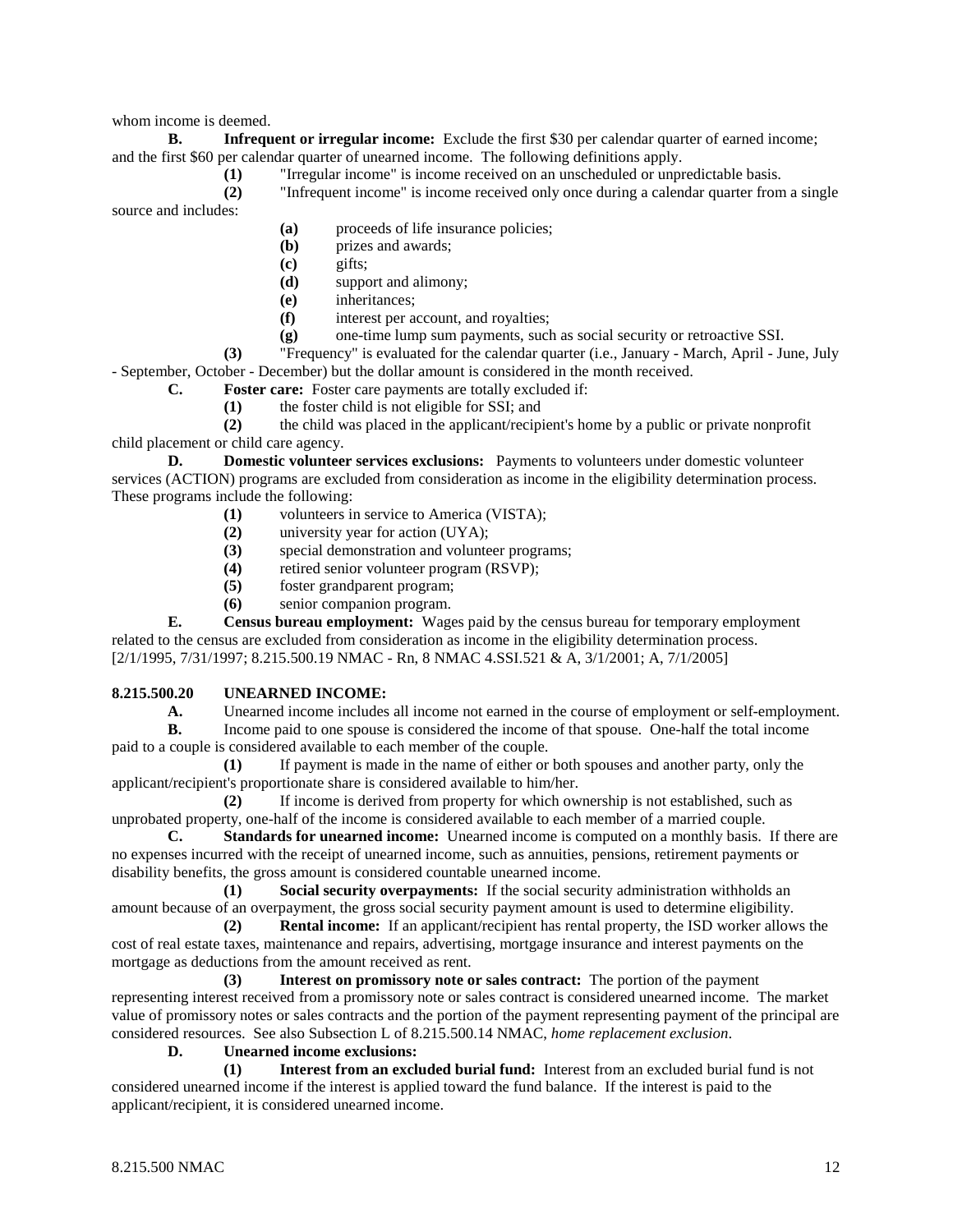**(2) Tax refunds and earned income tax credit:** Tax refunds from any public agency for property taxes or taxes on food purchases are totally excluded. Any portion of a federal income tax return which constitutes an earned income tax credit is excluded.

**(3) Grants, scholarships and fellowships:** All grants, scholarships and fellowships used to pay tuition and fees at an educational institution, including vocational and technical schools, are totally excluded. Any portion of a grant, scholarship or fellowship used to pay any other expense, such as food, clothing or shelter, is not excluded.

**(4) Veterans payments:** Veterans aid and attendance (A&A) payments are excluded from unearned income for determination of eligibility.

**(a)** If an applicant/recipient receives an augmented VA payment as a veteran or veteran's widow or widower, the payment amount may include an increment for a dependent. If so, the VA must be contacted to provide documentation of the portion of the payment which represents the dependent's increment. When verified, this amount of the VA payment is considered the dependent's income.

**(b)** The portion of a veterans administration improved pension (VAIP) benefit intended for unreimbursed medical expenses is excluded for purposes of eligibility determination.

**(5) Payments by a third party:** Third party payments are excluded as income if made directly to the applicant/recipient's creditor.

**(a)** Third party payments may include mortgage payments by credit life or credit disability insurance and installment payments by a family member on a burial plot or prepaid burial contract.

**(b)** Interest from a burial contract that is automatically applied to the outstanding balance is excluded from unearned income. If the payment or interest is sent to the individual, it is counted as unearned income regardless of the sender's (third party's) intentions. This applies even if the sender specifies the purpose of the payment on the check.

**(c)** This provision does not apply if the signature of the creditor and the individual must both be present in order to negotiate the check (two-party check).

**(6) Indian tribe per capita payments:** [Funds held in trust by the secretary of the interior for an Indian tribe and distributed on a per capita basis and any interest and investment income from these funds are excluded as income and resources in the eligibility determination process.] As per Public Law 97-436 (section 4) up to \$2,000 of per capita distributions of judgment funds to member of the Confederated Tribes of the Warm Springs Reservation; according to Public Law 98-64 (see Public Law 100-580) Excluded except for funds held by Alaska Native Regional and Village Corporations (ANRVC) are not held in trust by the secretary of the interior and therefore ANRVC dividend distributions are not excluded from countable income under this exclusion.; as per Public Law 98-500 (section 8) All distributions to heirs of certain deceased Indians under the Old Age Assistance Claims Settlement Act except for per capita shares in excess of \$2,000.; Public Law 103-66 (section 13736) (see Public Law 92-203 and Public Law 100-241) Up to \$2,000 per year received by Indians that is derived from individual interests in trust or restricted lands; Public Law 111-291 (section 101)- Amounts received by an individual as a lump sum or a periodic payment via the Cobell settlement cannot be counted as income in the month received, or as a resource for the one year period beginning the date of receipt.

**(7) Plans for achieving self-support:** Income derived from, or necessary to, an approved plan for achieving self-support for a blind or disabled applicant/recipient under 65 years of age is excluded.

**(a)** For an applicant/recipient who is blind or disabled and over 65 years of age, this exclusion applies only if he/she received medicaid for the month preceding his/her 65th birthday.

**(b)** The self-support plan must be in writing and contain the following:

**(i)** designated occupational objective;

**(ii)** specification of any savings (resource) or earnings needed to complete the plan, such as amounts needed for purchase of equipment or for financial independence; **(iii)** identification and segregation of any income saved to meet the

occupational goal; and

**(iv)** designation of a time period for completing the plan and achieving the

occupational goal.

**(c)** Plans for achieving self-support are developed by vocational rehabilitation counselors. If a self-support plan is not in place, the ISD worker makes a referral to the division of vocational rehabilitation (DVR).

**(d)** The ISD worker forwards the written plan and documentation to the MAD eligibility unit. The plan must be approved by that unit.

**(e)** An approved plan is valid for the following specified time periods: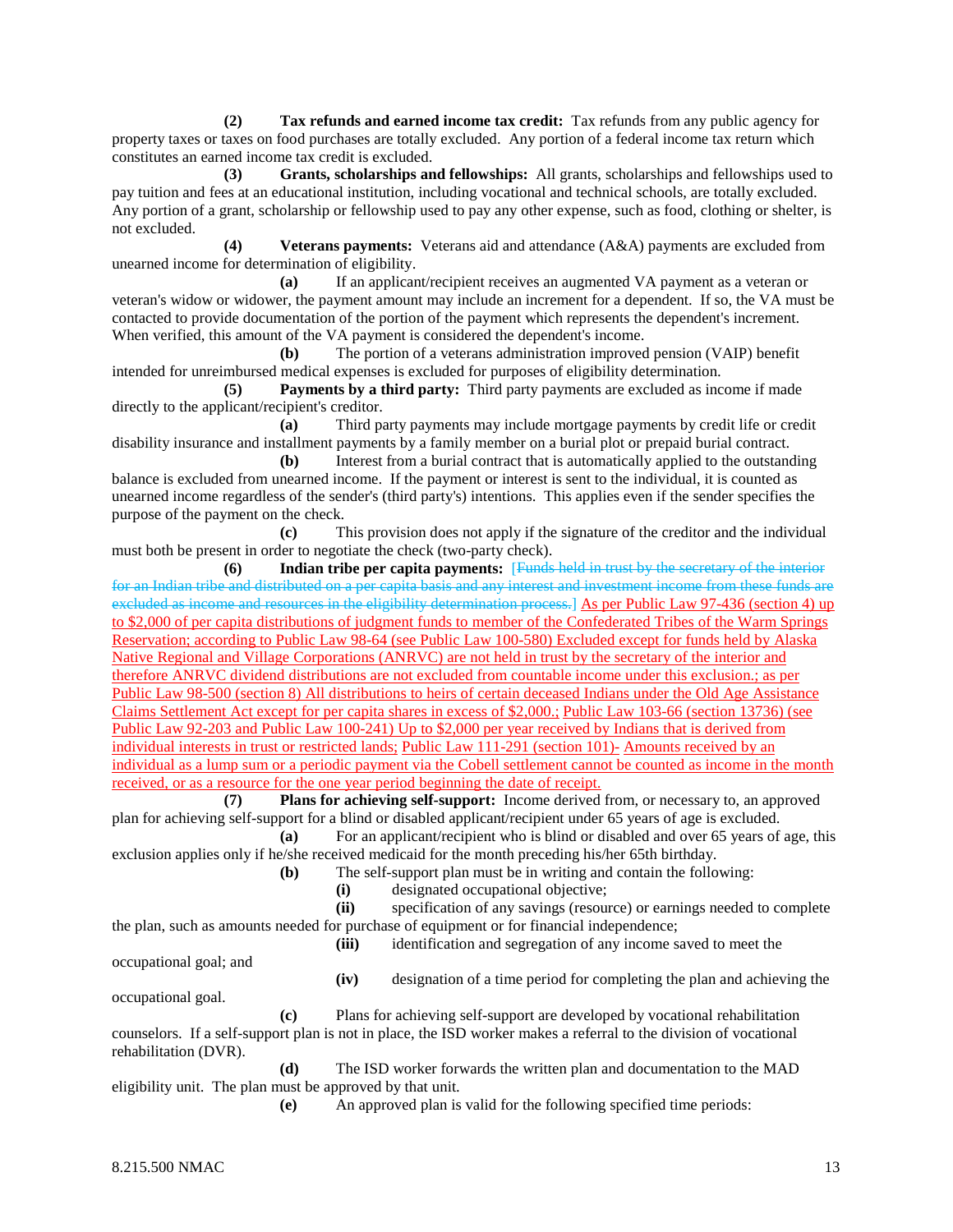- (i) initial period of no more than 18 months;<br>(ii) extension period of no more than 18 mont
- extension period of no more than 18 months;
- **(iii)** final period of no more than 12 months; and
- **(iv)** total period of no more than 48 months.

**(8) Agent orange settlement payments:** Agent orange settlement payments made to veterans or their survivors are excluded from consideration as income in determining eligibility.

**(9) Radiation Exposure Compensation Act payments:** Payments made under the Radiation Exposure Compensation Act are excluded from consideration as income in determining eligibility.

**(10) Remembrance, responsibility and the future foundation:** Payments to individual survivors forced into slave labor by the Nazis are excluded.

**(11) Victims compensation payments:** Payments made by a state-administered fund established to aid victims of crime are excluded from consideration as income in determining eligibility.

**(12) SSI lump sums for retroactive periods:** Supplemental security income (SSI) lump sum payments for retroactive periods are excluded from consideration as countable income in the month received.

**(13) Life insurance and other burial benefits:** Life insurance and other burial benefits are unearned income to the beneficiary (not the owner). The ISD worker must subtract the amount spent on the insured individual's last illness or burial up to \$1,500. Any excess is counted as unearned income.

**(14) 100% state-funded assistance payment:** Any 100% state-funded assistance payment based on need, such as general assistance (GA), is excluded. Any interim payments made by a state or municipality from all state or local funds while an SSI application is pending are excluded.

**(15) ABLE ACT Distributions:** Distributions from an ABLE account are excluded as income of the designated beneficiary, regardless of whether the distributions are for:

**(a) Qualified Disability Expenses (QDE):** QDEs are expenses related to the blindness or disability of the designated beneficiary and for the benefit of the designated beneficiary. QDEs include, but are not limited to, the following types of expenses:

| $\sigma$ at are not minited to, the rong will problem or experises. |                          |                                                                                                                      |  |  |
|---------------------------------------------------------------------|--------------------------|----------------------------------------------------------------------------------------------------------------------|--|--|
| (i)                                                                 |                          | Housing-related QDEs;                                                                                                |  |  |
|                                                                     | (ii)                     | Non-Housing-related QDEs; or                                                                                         |  |  |
|                                                                     | (iii)                    | Non-qualified expenses.                                                                                              |  |  |
|                                                                     | (iv)                     | Education;                                                                                                           |  |  |
|                                                                     | (v)                      | Housing;                                                                                                             |  |  |
|                                                                     | (vi)                     | Transportation;                                                                                                      |  |  |
|                                                                     | (vii)                    | <b>Employment training and support;</b>                                                                              |  |  |
|                                                                     | (viii)                   | Assistive technology and related services;                                                                           |  |  |
|                                                                     | (ix)                     | Health;                                                                                                              |  |  |
|                                                                     | (x)                      | Prevention and wellness;                                                                                             |  |  |
|                                                                     | (xi)                     | Financial management and administrative services;                                                                    |  |  |
|                                                                     | (xii)                    | Legal fees;                                                                                                          |  |  |
|                                                                     | (xiii)                   | Expenses for ABLE account oversight and monitoring:                                                                  |  |  |
|                                                                     | (xiv)                    | Funeral and burial; and                                                                                              |  |  |
|                                                                     | $(\mathbf{x}\mathbf{v})$ | Basic living expenses.                                                                                               |  |  |
| <b>(b)</b>                                                          |                          | <b>QDEs for housing are payments for:</b>                                                                            |  |  |
| (i)                                                                 |                          | Mortgage (including property insurance);                                                                             |  |  |
|                                                                     | (ii)                     | Real property taxes;                                                                                                 |  |  |
|                                                                     | (iii)                    | Rent;                                                                                                                |  |  |
|                                                                     | (iv)                     | Heating fuel;                                                                                                        |  |  |
|                                                                     | (v)                      | Gas;                                                                                                                 |  |  |
|                                                                     | (vi)                     | Electricity;                                                                                                         |  |  |
|                                                                     | (vii)                    | Water;                                                                                                               |  |  |
|                                                                     | (viii)                   | Sewer; and                                                                                                           |  |  |
|                                                                     | (ix)                     | Garbage removal.                                                                                                     |  |  |
| $\left( \mathbf{c} \right)$                                         |                          | <b>QDE's for Non Housing:</b> Distributions for other non-housing expenses are                                       |  |  |
|                                                                     |                          | excluded if retained beyond the month received in their current ABLE account if the distribution is identifiable and |  |  |
| is intended to eventually be expended for non-housing costs.        |                          |                                                                                                                      |  |  |
| <b><i>CONTACT</i></b>                                               |                          | <b>STATE STATE STATE</b><br>$\mathbf{M}$ and $\mathbf{M}$ and $\mathbf{M}$ and $\mathbf{M}$ and $\mathbf{M}$         |  |  |

**(d) Non-qualified Expenses:** Not excluded under the ABLE Act are housing – related or other QDE's if retained by the beneficiary for two months.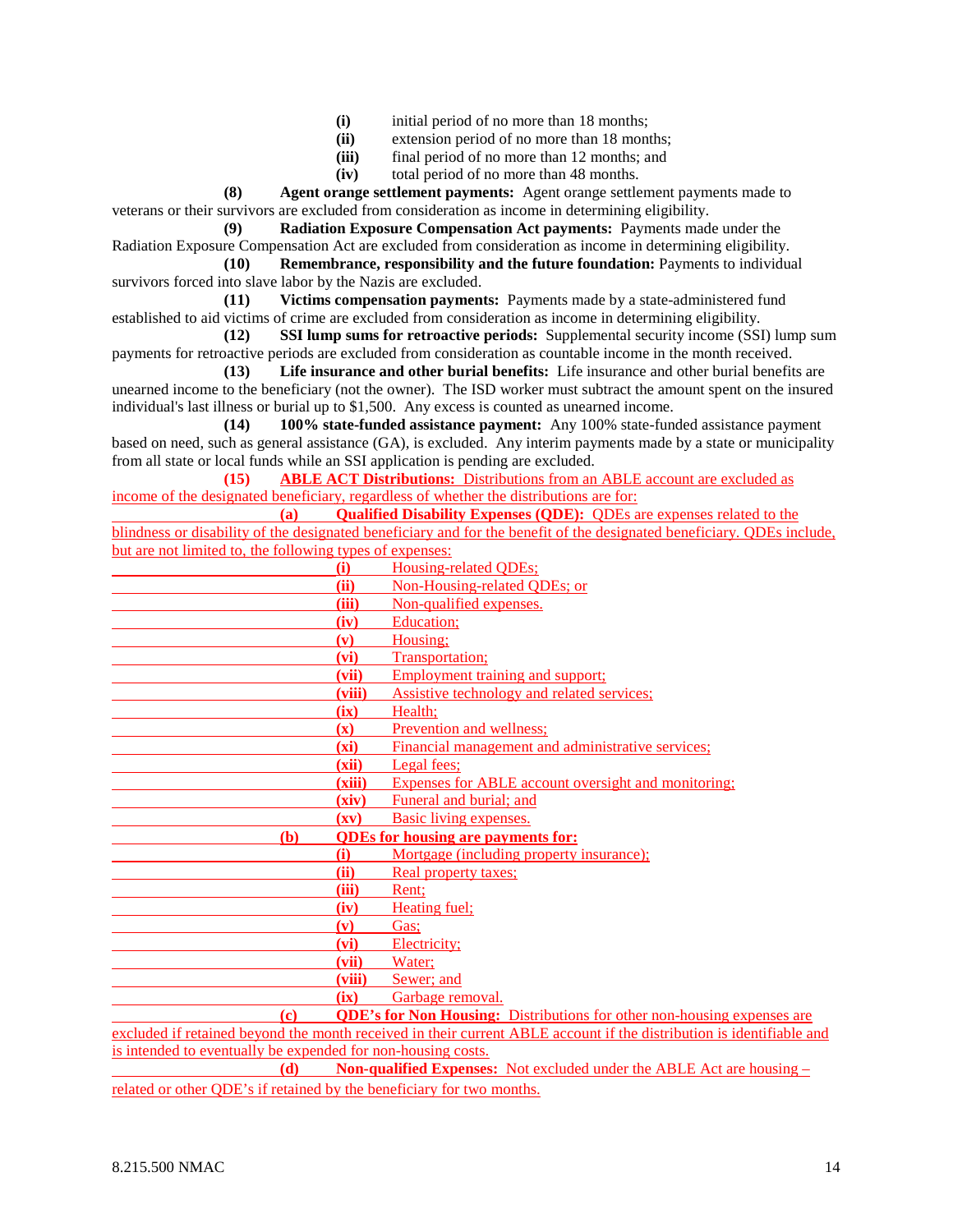[2/1/1995, 7/31/1997; 8.215.500.20 NMAC - Rn, 8 NMAC 4.SSI.522, 3/1/2001; A, 4/1/2009; A, xx-xx-xx]

# **8.215.500.21 DEEMED INCOME:**

**A. Availability:** Deemed income is income which must be considered available to members of an assistance unit regardless of whether the income is actually made available.

**B. Situations in which deeming occurs:** For household member(s) who are not members of the assistance unit but who have a support obligation to the assistance unit member(s), income can only be deemed from a parent(s) to his/her minor child(ren) who live in the same household and from one spouse to the other when both live in the same household.

**C. Parent or spouse receiving benefits based on economic need:** In a deeming situation where one parent or the spouse is receiving a needs benefit, the benefit plus all of the income of the spouse/parent who receives the benefit is excluded from the deeming process. This exclusion applies only to the income of the individual who receives the benefit.

**(1) Needs benefit defined:** "Needs benefit" is any benefit or assistance which is paid by a governmental agency on the basis of economic need.

**(2) Consideration of household membership:** Even if the income of one parent is excluded from the deeming process, the parent is considered a member of the household for purposes of determining the parental allocation. This does not apply to benefits received under the temporary assistance to needy families (TANF) program. No income is allocated to a parent or child if that parent or child is receiving TANF assistance.

# **D. Applicant living with ineligible spouse:**

**(1)** If an applicant/recipient is living in the same household with an ineligible spouse, income may be deemed from the ineligible spouse to the applicant/recipient.

**(2)** The methodology described below does not apply to the qualified medicare beneficiaries (QMB) program. See [Sections QMB 523.2 through QMB 523.23] Paragraph (1) of Subsection B of 8.240.500.15 NMAC for methodology applicable to the QMB program only.

**(a) Evaluation of applicant's income:** Determine the amount of income available to the applicant using only the applicant's own income and allow the \$20 disregard. If the applicant/recipient has earned income, the first \$65 plus one-half of the remainder is also disregarded.

**(i)** If an applicant/recipient's own income exceeds the income standard for an individual, the applicant/recipient is ineligible. No further calculation needs to be done.

**(ii)** If an applicant/recipient's countable income is less than the standard for an individual, determine the ineligible spouse's gross income.

**(b) Evaluation of ineligible spouse's gross income:** Determine the ineligible spouse's gross income (both earned and unearned). Subtract the \$20 general disregard plus the first \$65 and onehalf of the remainder from any earned income. If there are no children in the household, compare the ineligible spouse's countable income to one-half of the SSI federal benefit rate (FBR) for an individual not living in the household of others. If the ineligible spouse's countable income is less than one-half of the SSI FBR, no income is deemed from the ineligible spouse to the applicant/recipient. If the ineligible spouse's countable income equals or exceeds one-half of the SSI FBR, income is deemed from the ineligible spouse to the applicant.

## **E. Applicant living with ineligible spouse and children:**

**(1)** A "child" is under 18 years of age or under 21 years of age if a full-time student at an accredited institution of learning.

**(2)** If there are children in the household, subtract a living allowance for each ineligible child from the ineligible spouse's countable income. The living allowance is one-half of the monthly SSI FBR for an individual not living in a household with others less any income attributable to the child. If the remaining amount is less than one-half of the SSI FBR, no income is deemed from the ineligible spouse to the applicant/recipient. If the remaining amount equals or exceeds one-half of the SSI FBR, income is deemed from the ineligible spouse to the applicant/recipient.

**(3) Determination of countable income:** Add the total gross unearned income of the ineligible spouse to the total gross unearned income of the applicant/recipient. The \$20 disregard is deducted from the combined total of the couple's unearned income. If the total unearned income is less than \$20, the remainder is deducted from the combined total of the couple's earned income. The first \$65 and 1/2 of the remainder is subtracted from the combined total of the couple's earned income. After all applicable disregards have been subtracted, the remaining earned and unearned income amounts are combined to arrive at the total countable income. If the total countable income is less than the income standard for a couple, the applicant/recipient is eligible.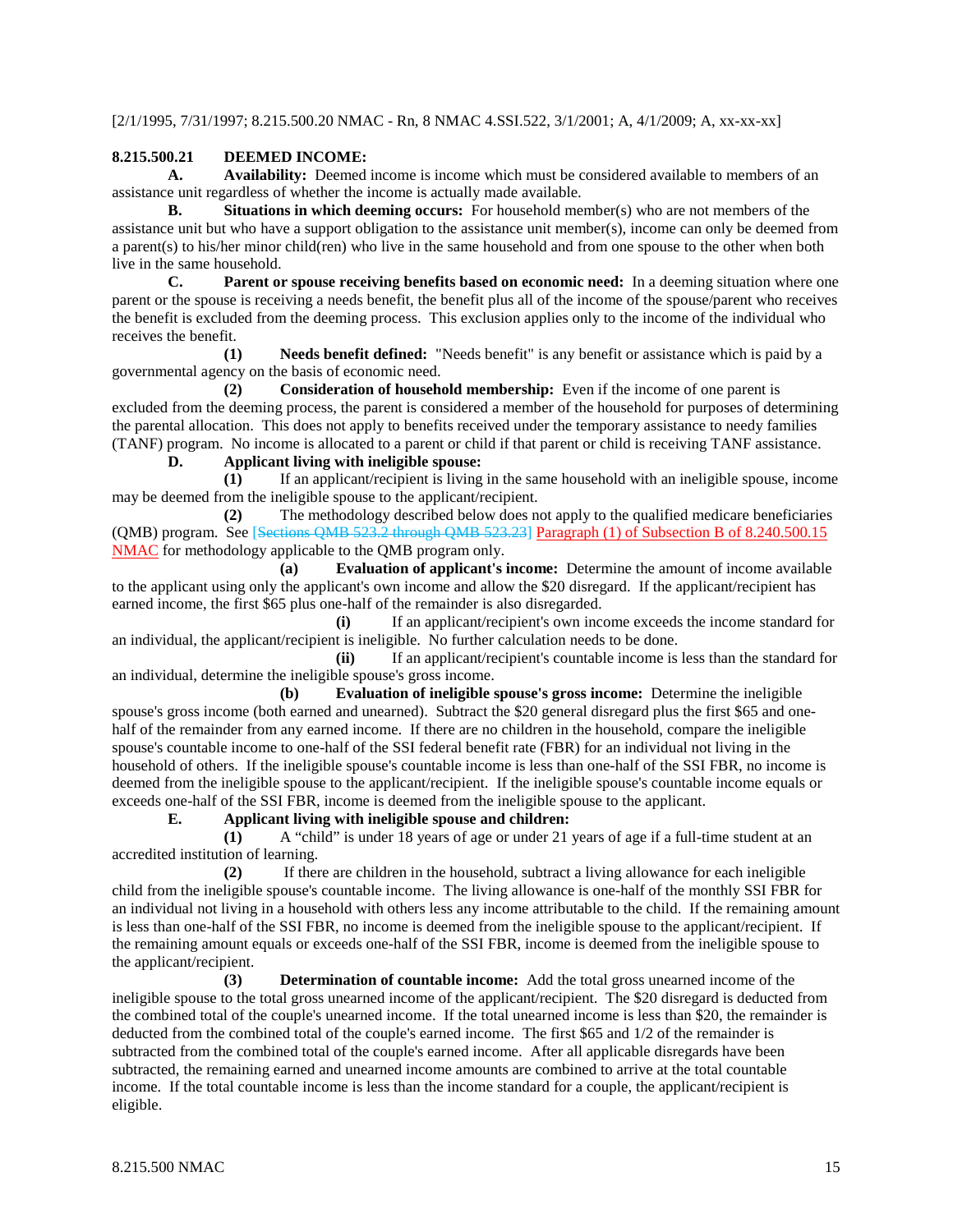**F. Applicant child living with ineligible parents:** A "child" applicant/recipient is under 18 years of age. The ISD worker determines the total gross monthly amount of parental income, both unearned and earned. The ISD worker applies appropriate income disregards to calculate the countable deemed income. See 8.200.520.18 NMAC, *deemed income worksheet*. If the deemed income plus the child's separate income exceeds the income standard for an applicant/recipient, the child is not eligible for that month.

**G. Applicant/recipient parent and applicant/recipient child(ren):** If a household is composed of an applicant/recipient parent and an applicant/recipient child(ren), the income is deemed from the ineligible spouse to the applicant/recipient spouse if appropriate. See Subsection B of 8.215.500.21 NMAC, *deemed income*.

**(1)** If there is enough total income to make the applicant/recipient parent ineligible, the remainder of the income is carried over to be deemed to the child(ren). Deemed income is divided equally among the applicant/recipient children.

**(2)** If the total countable income of the child, including the deemed income, is more than the applicable income standard, the child is ineligible.

[2/1/1995, 7/31/1997; 8.215.500.21 NMAC - Rn, 8 NMAC 4.SSI.523, 3/1/2001; A, 6/1/2004; A, 4/1/2009; A, xx $xx-xx$ ]

**8.215.500.22 DISREGARDS:** Income disregards are allowed as described below when applicable.

**A. Child support payments:** One-third of the amount of child support payments made to a child applicant/recipient is disregarded. The remainder is considered unearned income, subject to the appropriate disregards.

**B. Twenty dollar disregard:** The first twenty dollars (\$20) of unearned or earned income received in a month is disregarded. This disregard is applied first to unearned income, then to earned income if the unearned income is less than twenty dollars (\$20). If there is no unearned income, the entire twenty dollars (\$20) is applied to the gross earned income. This disregard is not applicable to payments made to an applicant/recipient through a state or other government assistance program, or by a private charitable organization, where such payments are based on the applicant/recipient's need.

**C. Additional earned income disregard:** After disregarding the first twenty dollars (\$20) as specified in 8.215.500.22.B NMAC above, if appropriate, earned income of sixty-five (\$65) per month plus one-half of the remainder is disregarded.

**D. Work-related expenses of the blind or disabled:** Work-related expenses of an employed applicant/recipient or couple who is/are legally blind or disabled are disregarded. This disregard is for earned income only. The dollar amount of expenses which may be disregarded must be items or services directly related to enabling a person to work and which are necessarily incurred by that individual because of a physical or mental disability or blindness. Such costs incurred must be reasonable. Expenses are disregarded when paid and must be verified.

**(1)** This disregard does not apply to an applicant/recipient who is blind and is sixty-five (65) years of age or older, unless he/she was receiving SSI payments due to blindness or disability in the month before turning sixty-five (65) or received payments under a state aid to the blind or disabled program.

**(2)** Types of work-related expenses which may be disregarded include:

- **(a)** federal, state, and local income taxes;
- **(b)** social security contributions;
- **(c)** union dues;

**(d)** transportation costs, including actual cost of bus/taxi cab fare, or fifteen (15) cents per mile for private automobile;

- **(e)** lunches;
- **(f)** child care costs, if not otherwise provided;
- **(g)** uniforms, tools, and other necessary equipment;

**(h)** special vehicle modifications to enable transportation to and from work, but not the cost of the vehicle itself;

**(i)** attendants who may be hired for the purpose of taking applicant/recipient to and from work, and getting ready for work;

**(j)** durable medical equipment that is medically related and generally not useful in absence of the blindness or disability yet are necessary to attend and perform tasks in the work place;

**(k)** expenses for work related equipment which is impairment related and necessary for the individual to perform his/her tasks;

**(l)** prostheses necessary to perform work related tasks;